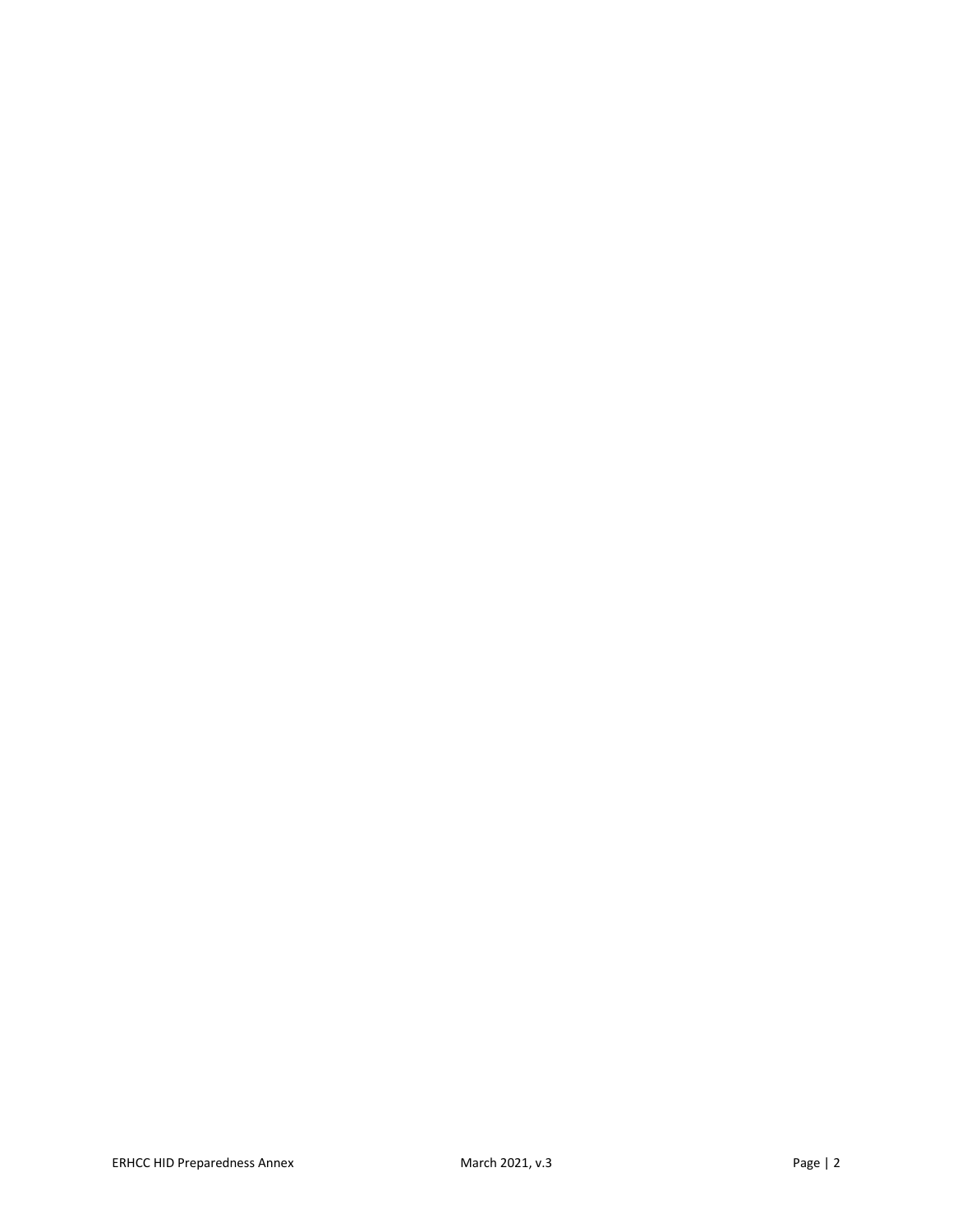## <span id="page-2-0"></span>PROMULGATION

The Executive Committee of the Eastern Region Healthcare Coalition support and provide this planning tool to aid the healthcare communities within the boundaries of the Eastern Region Healthcare Coalition.

<span id="page-2-1"></span>

| Peter Leyva - Chair  | Clay Lammers - Co-Chair |
|----------------------|-------------------------|
| Todd Opp - Secretary | Cindia Ellis            |
| Julia Brodhead       | Deborah French          |
| Lois Leibrand        | Heidi Visocan           |
| <b>Bridget Norby</b> | <b>Jeff Gates</b>       |
| Jessica Price        | Sue Davis               |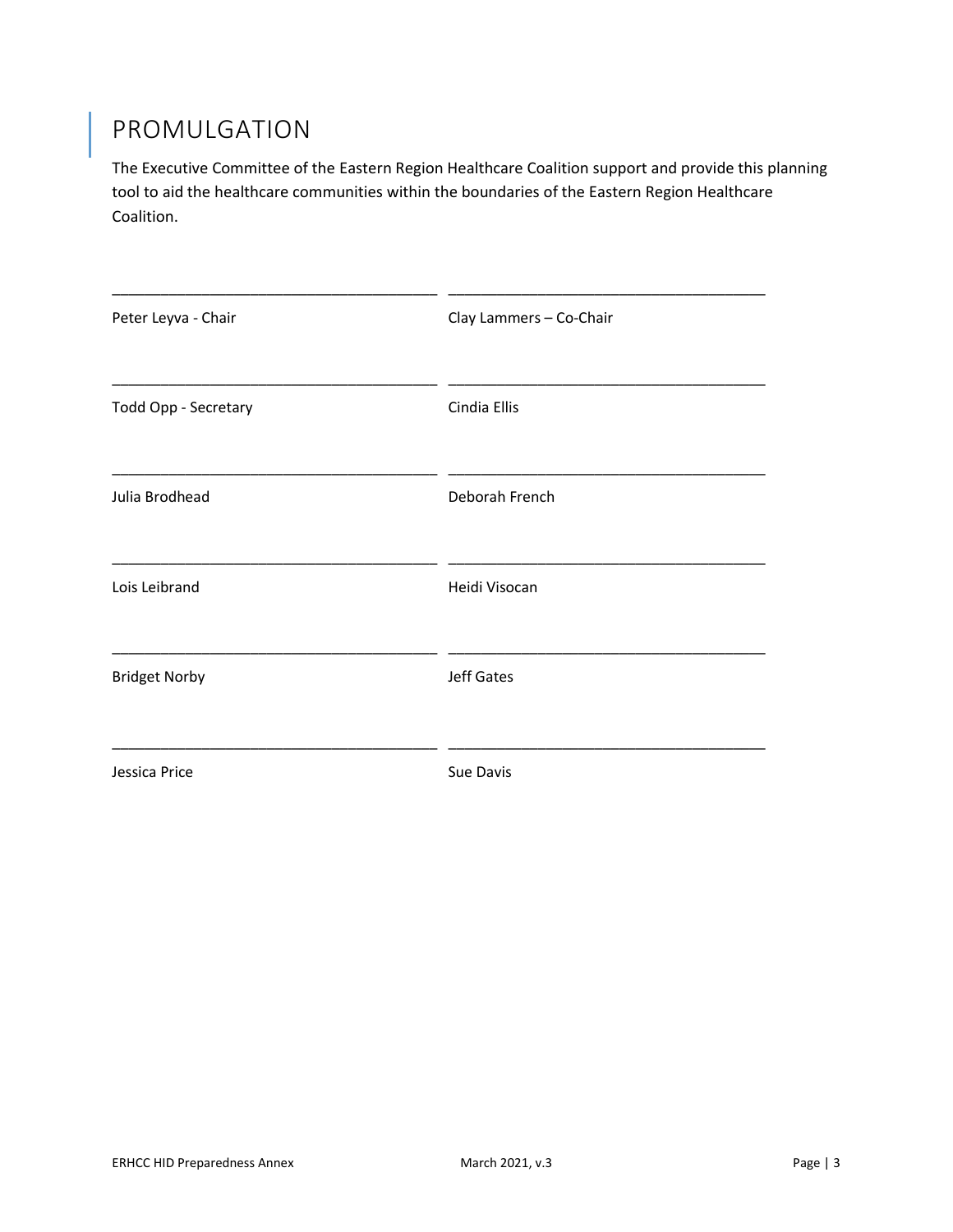## RECORD OF CHANGE

I

| <b>Date</b>       | <b>Description of Change</b>        | <b>Initials</b> |
|-------------------|-------------------------------------|-----------------|
| October 2019      | <b>First Edition</b>                | DM              |
| <b>July 2020</b>  | Updated                             | ${\sf CD}$      |
| <b>March 2021</b> | Updated to align with ASPR Guidance | $\mathsf{RK}$   |
|                   |                                     |                 |
|                   |                                     |                 |
|                   |                                     |                 |
|                   |                                     |                 |
|                   |                                     |                 |
|                   |                                     |                 |
|                   |                                     |                 |
|                   |                                     |                 |
|                   |                                     |                 |
|                   |                                     |                 |
|                   |                                     |                 |
|                   |                                     |                 |
|                   |                                     |                 |
|                   |                                     |                 |
|                   |                                     |                 |
|                   |                                     |                 |
|                   |                                     |                 |
|                   |                                     |                 |
|                   |                                     |                 |
|                   |                                     |                 |
|                   |                                     |                 |
|                   |                                     |                 |
|                   |                                     |                 |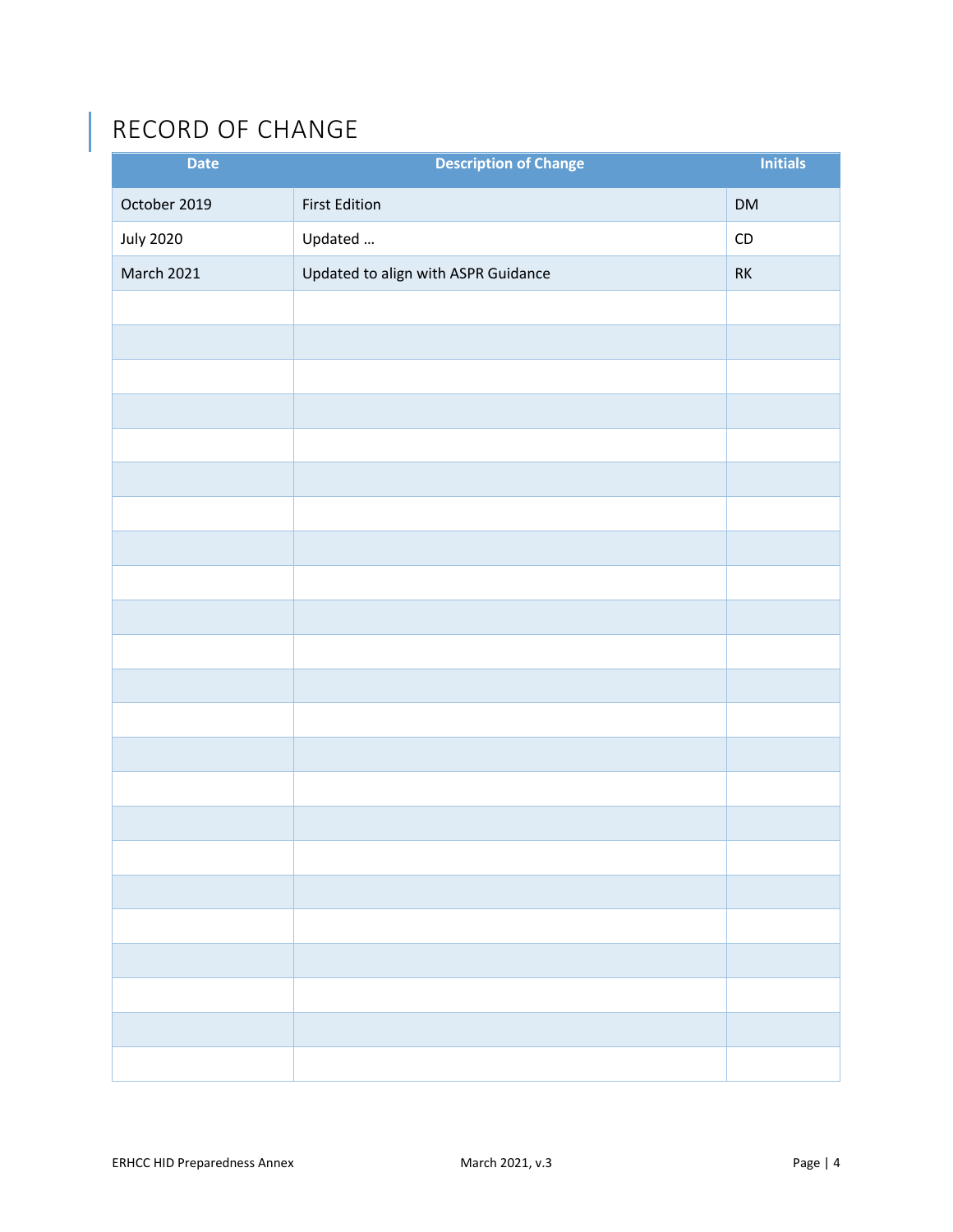## <span id="page-4-0"></span>RECORD OF REVIEW

| <b>Date</b> | <b>Reviewed by Name &amp; Title</b> | <b>Organization</b> |
|-------------|-------------------------------------|---------------------|
| 9/2020      | Executive Committee Review of Draft |                     |
| 4/2021      | <b>Executive Committee Review</b>   |                     |
|             |                                     |                     |
|             |                                     |                     |
|             |                                     |                     |
|             |                                     |                     |
|             |                                     |                     |
|             |                                     |                     |
|             |                                     |                     |
|             |                                     |                     |
|             |                                     |                     |
|             |                                     |                     |
|             |                                     |                     |
|             |                                     |                     |
|             |                                     |                     |
|             |                                     |                     |
|             |                                     |                     |
|             |                                     |                     |
|             |                                     |                     |
|             |                                     |                     |
|             |                                     |                     |
|             |                                     |                     |
|             |                                     |                     |
|             |                                     |                     |
|             |                                     |                     |
|             |                                     |                     |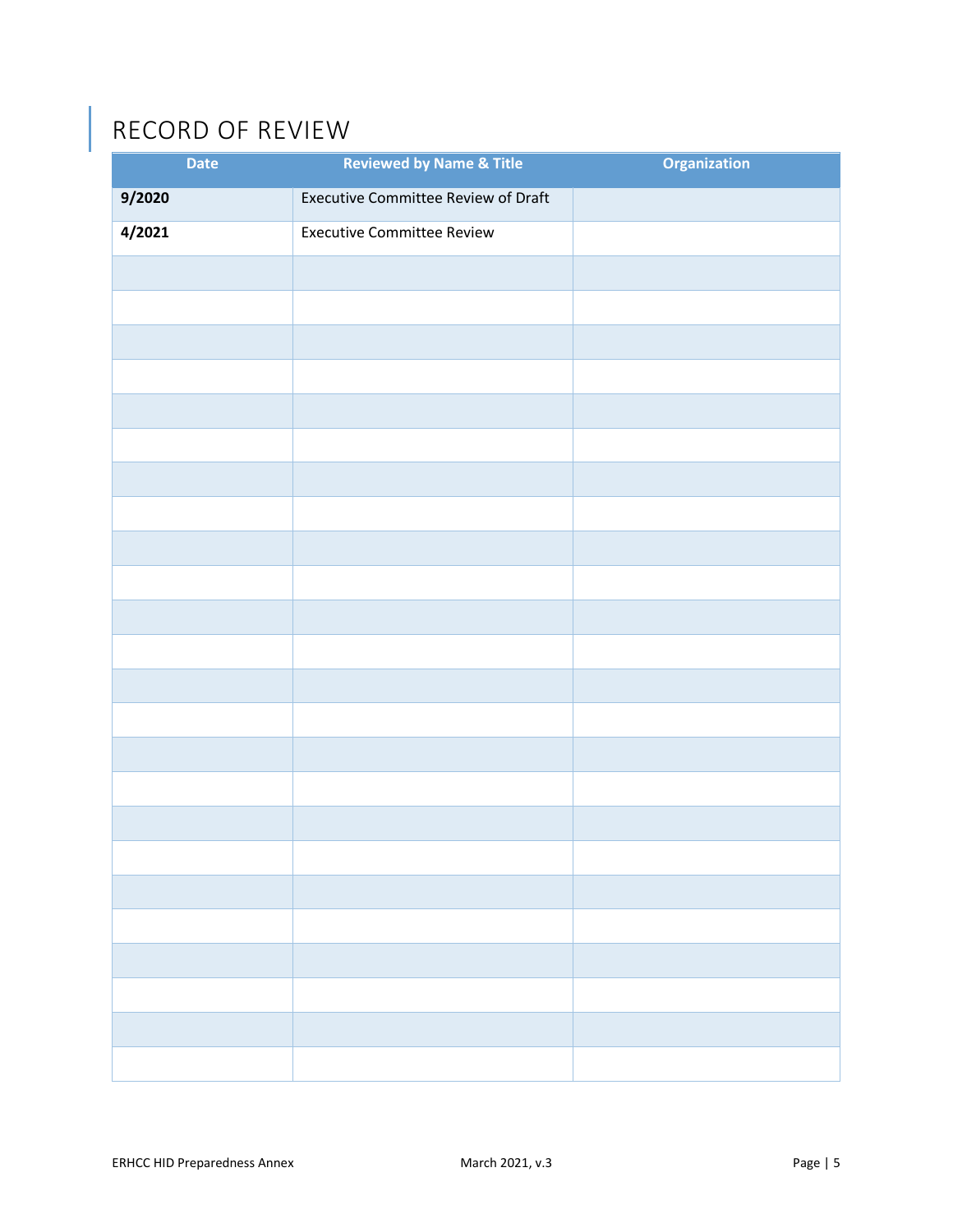## <span id="page-5-0"></span>RECORD OF DISTRIBUTION

| Date | <b>Receiving Partner Agency/Organization</b> |
|------|----------------------------------------------|
|      |                                              |
|      |                                              |
|      |                                              |
|      |                                              |
|      |                                              |
|      |                                              |
|      |                                              |
|      |                                              |
|      |                                              |
|      |                                              |
|      |                                              |
|      |                                              |
|      |                                              |
|      |                                              |
|      |                                              |
|      |                                              |
|      |                                              |
|      |                                              |
|      |                                              |
|      |                                              |
|      |                                              |
|      |                                              |
|      |                                              |
|      |                                              |
|      |                                              |
|      |                                              |
|      |                                              |
|      |                                              |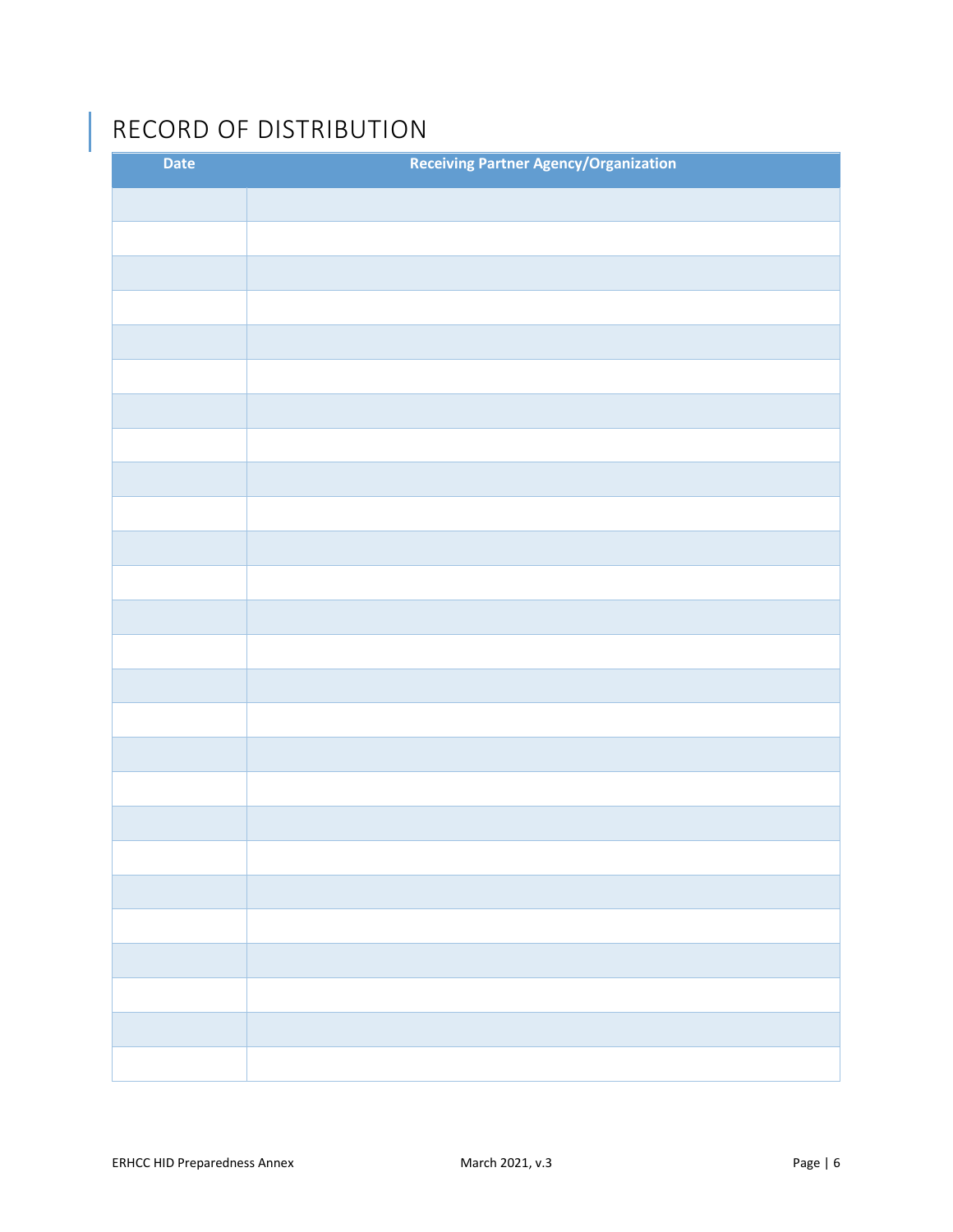## TABLE OF CONTENTS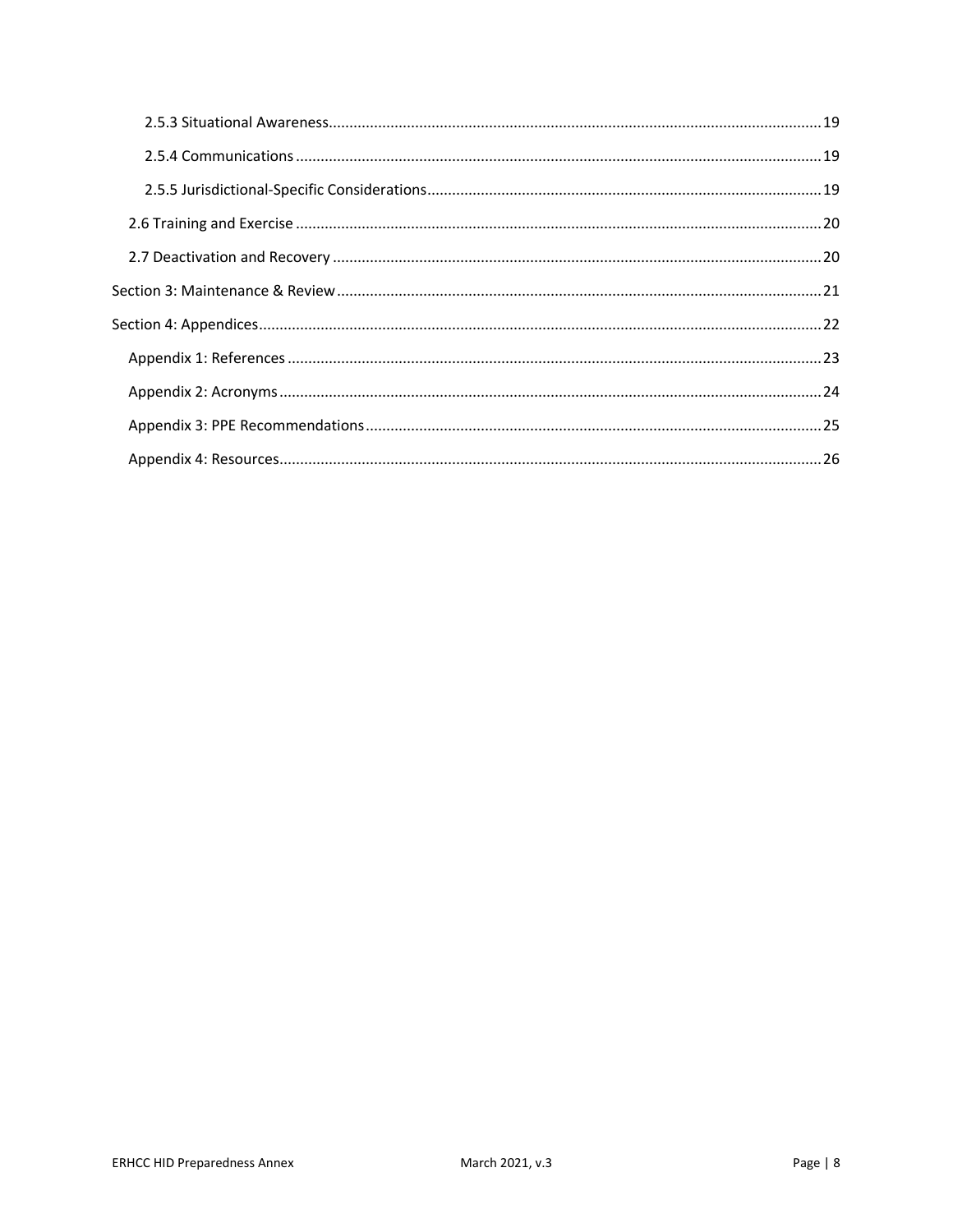## <span id="page-8-0"></span>SECTION I: PURPOSE, SCOPE, SITUATION, AND ASSUMPTIONS

## <span id="page-8-1"></span>1.1 Purpose

This Highly Infectious Disease (HID) Preparedness Annex is a response level document intended to describe the parameters, abilities, and responsibilities of the Eastern Region Healthcare Coalition (ERHCC) of Montana in preparation for, response to, and recovery from an event involving a known or emerging and highly infectious pathogen within the region. The elements outlined in this annex involve preparedness planning, training, and exercise, as well as operational assistance for member organizations for managing suspected or confirmed highly infectious patients, their contacts, and any related issues.

Definition: For the purposes of this plan a "highly infectious disease response" is a response to any new, emerging, or severe infectious disease situation that goes above and beyond routine infectious disease investigation, coordination, and response; and likely requires significant multi-agency response.

The primary goals of the ERHCC Highly Infectious Disease (HID) Preparedness Annex are:

- Ensure timely and accurate communication of information
- Reduce morbidity and mortality
- Ensure responder safety and health

The Montana Department of Public Health and Human Services (DPHHS) is the primary agency for response to an HID case or outbreak in the State.

### <span id="page-8-2"></span>1.2 Scope

The HID Preparedness Annex is an Annex to the larger ERHCC Preparedness and Response Plan and is applicable for any incident in which an individual or population with confirmed or suspected highly infectious disease. This plan outlines the concept of coordination and operations for incidents wherein the complexity or duration requires regional coordination of information, resources and/or response activities. This plan is not applicable for the routine management of infectious diseases such as tuberculosis, measles, foodborne illness, and other sexually transmitted diseases (STDs) within our community, unless the situation requires urgent regional coordination.

This HID Preparedness Annex involves all participating organizations, agencies, and jurisdictions contained within the geographical boundaries of the ERHCC. Many of these participants have their own protocols for responding to cases of patients with highly infectious diseases. This document is designed to work with those protocols and does not define or supplant any emergency operating procedures or responsibilities for any member agency or organization in the ERHCC. It is not a tactical plan or field manual, nor does it provide Standard Operating Procedures (SOP). Rather, it is a framework for organization and provides decision-making parameters to use within an all-hazards planning and response environment. This plan intentionally does not provide specific or quantitative thresholds for activation or demobilization of organizational structures or processes described herein. Such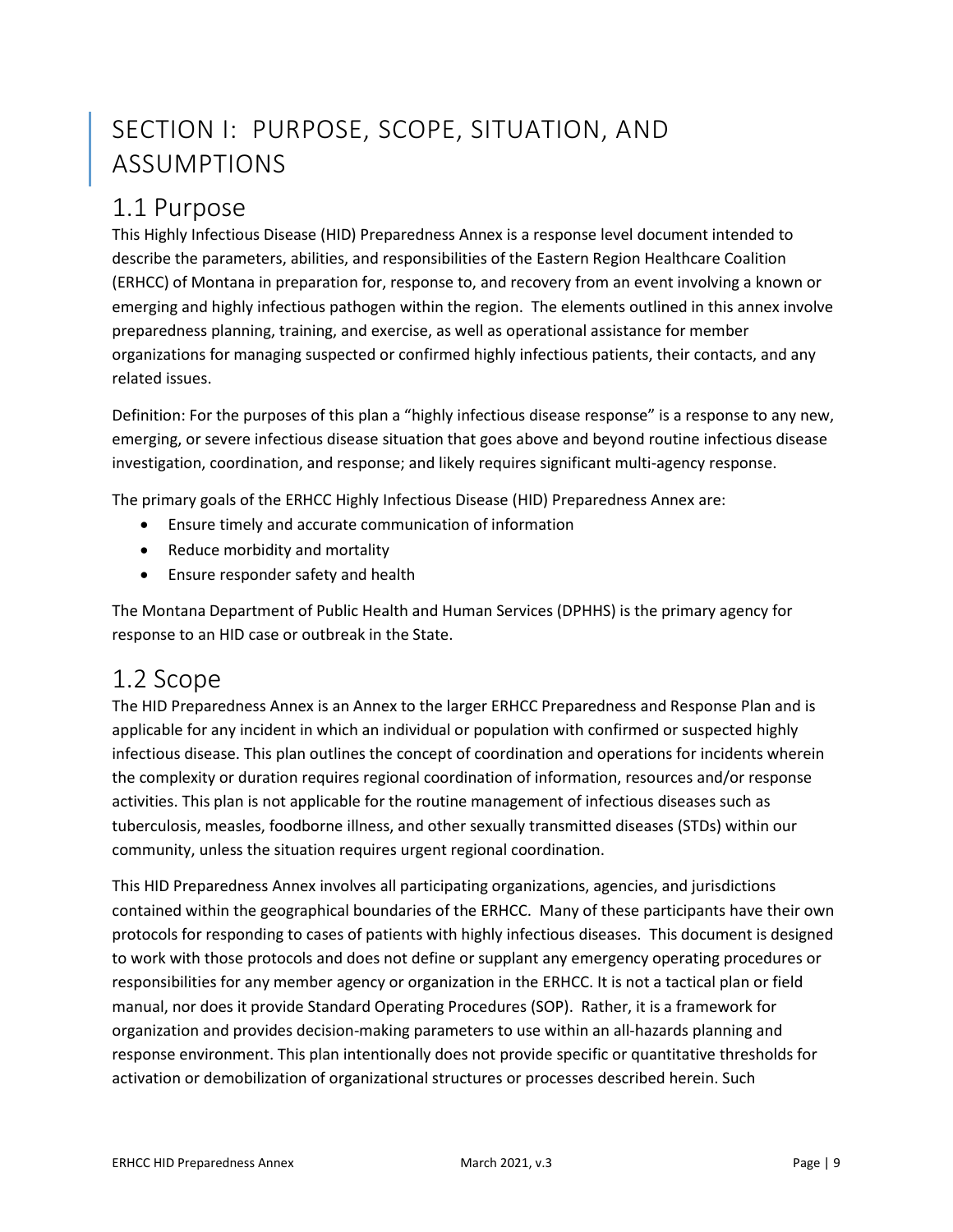determinations are situation-dependent and left to incident management. It includes a general concept of operations for the response to highly infectious disease patients.

This plan is compatible with federal, state, and local emergency response plans, promotes the coordination of an efficient and effective response by utilizing the concepts outlined in the National Incident Management System and it establishes common goals, strategies and terminology with other regional and local plans. Implementation is not contingent on the activation of the ERHCC Emergency Preparedness & Response Plan. ERHCC will conduct its operations under the structure of the Incident Command System (ICS) at the facility or organizational level. Activities in this framework are based on established relationships and partnerships with the public, stakeholders, and contributing agencies.

This plan applies to:

- A highly infectious disease response to any new, emerging, or severe infectious disease situation that goes above and beyond routine infectious disease investigation, coordination, and response; and likely requires significant multi-agency response.
- A highly infectious disease incident within or impacting the Eastern Region Healthcare Coalition.

The primary authority for initial response to, and management of, emergencies rests with local governments. Although a highly infectious disease might be identified at any healthcare facility, local and tribal public health departments will respond with identification, treatment, and community containment efforts. With assistance of other State and Federal partners, Montana Department of Public Health and Human Services (DPHHS) collaborates with local agencies and healthcare coalitions as needed during disease outbreaks and investigations. DPHHS has the authority to act on the behalf of local public health agencies, when needed, to coordinate a multijurisdictional event or protect the public health. Reporting enables appropriate public health follow-up for patients, helps identify outbreaks and provides a better understanding of disease trends. For further guidance see the State Ebola Virus Disease (EVD) Plan, which may be accessed by contacting DPHHS Emergency Preparedness.

Planning for HID emergencies includes medical needs associated with mental, behavioral health, and substance abuse considerations of incident victims and response workers. Services also cover the medical needs of individuals classified as having access, functional, or special needs.

The timeframe covered in this Plan begins when an infectious disease incident is declared by DPHHS and will remain active throughout the duration of the incident as determined by DPHHS.

## <span id="page-9-0"></span>1.3 Overview/Background of HCC and Situation

There have been historical events that the United States Centers for Disease Control and Prevention (CDC), and many other agencies, have coordinated national and global efforts to contain and respond to outbreaks of highly infectious pathogens. In Montana, an assessment of current capabilities and preparedness planning was conducted. Planning continues for improved HID preparedness and response.

Montana is subject to the same risk of encountering highly communicable pathogens as any place in the world. The National Health Security Strategy 2019-2022 states,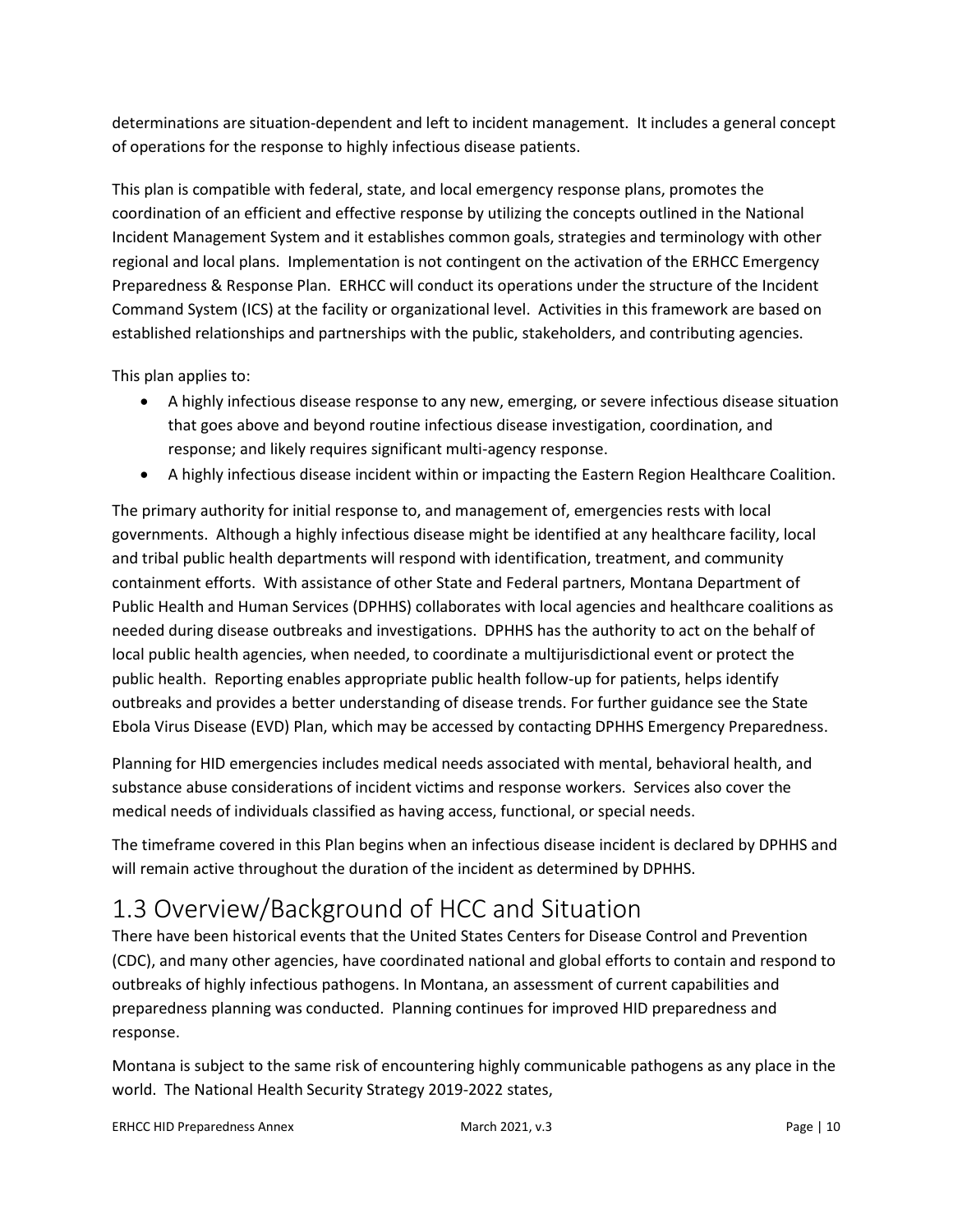Interconnectedness spans national boundaries, remote areas, and long distances, affecting travel, trade, and the distribution of people. Unintended consequences include hastened disease transmission (through increased mobility and access to remote areas) and increased health risks for the nation and U.S. citizens living abroad. $1$ 

Disease specific plans have their place when pathogens have unique characteristics. DPHHS writes emergency plans, trains to, and exercises those plans to counter outbreaks of communicable diseases and engages healthcare coalitions as their partners in responding to those events. Healthcare coalitions, hospitals, local and tribal health departments, and other medical related organizations have also engaged in these activities by taking advantage of federal funding offered to prepare for these types of events in their facilities.

#### **Healthcare Facilities**

Any healthcare facility in Montana could receive a patient at any time with suspected highly infectious disease. However, all facilities might not have adequate capabilities to provide optimal and safe care for that patient. The primary medical provider and DPHHS will consult regarding the need and options for patient transfer in the event of a positive test.

In this region there are:

- 0 Hospitals
- 16 Critical Access Hospitals
- 1 Tribal/IHS Hospitals
- 0 HID Assessment Hospitals
- 0 Veteran's Affairs Hospital
- 12 Clinics
- 40 EMS

 $\overline{a}$ 

- 13 Long-Term Care Facilities
- 21 Public Health Departments

## <span id="page-10-0"></span>1.4 Assumptions

The following are the planning assumptions for the purposes of this framework:

- Highly infectious diseases can emerge and re-emerge at any time in Montana.
- Some highly infectious diseases cause significant morbidity and mortality and require an immediate response to prevent further spread of disease.
- DPHHS, the CDC, and Health and Human Services (HHS) Region VIII, HCCs, and Local Health Jurisdictions (LHJs) will coordinate responses to outbreaks of a highly infectious disease to sustain community resilience.
- A communicable disease incident can potentially result in strained capabilities within affected agencies and organizations.

ERHCC HID Preparedness Annex **March 2021, v.3** Page | 11 <sup>1</sup> United States, Human Health Services, Assistant Secretary for Preparedness and Response. (2019, January 15). *Phe.gov - National Health Security Strategy 2019-2022*. Retrieved April 23, 2019, from <https://www.phe.gov/Preparedness/planning/authority/nhss/Documents/NHSS-Strategy-508.pdf>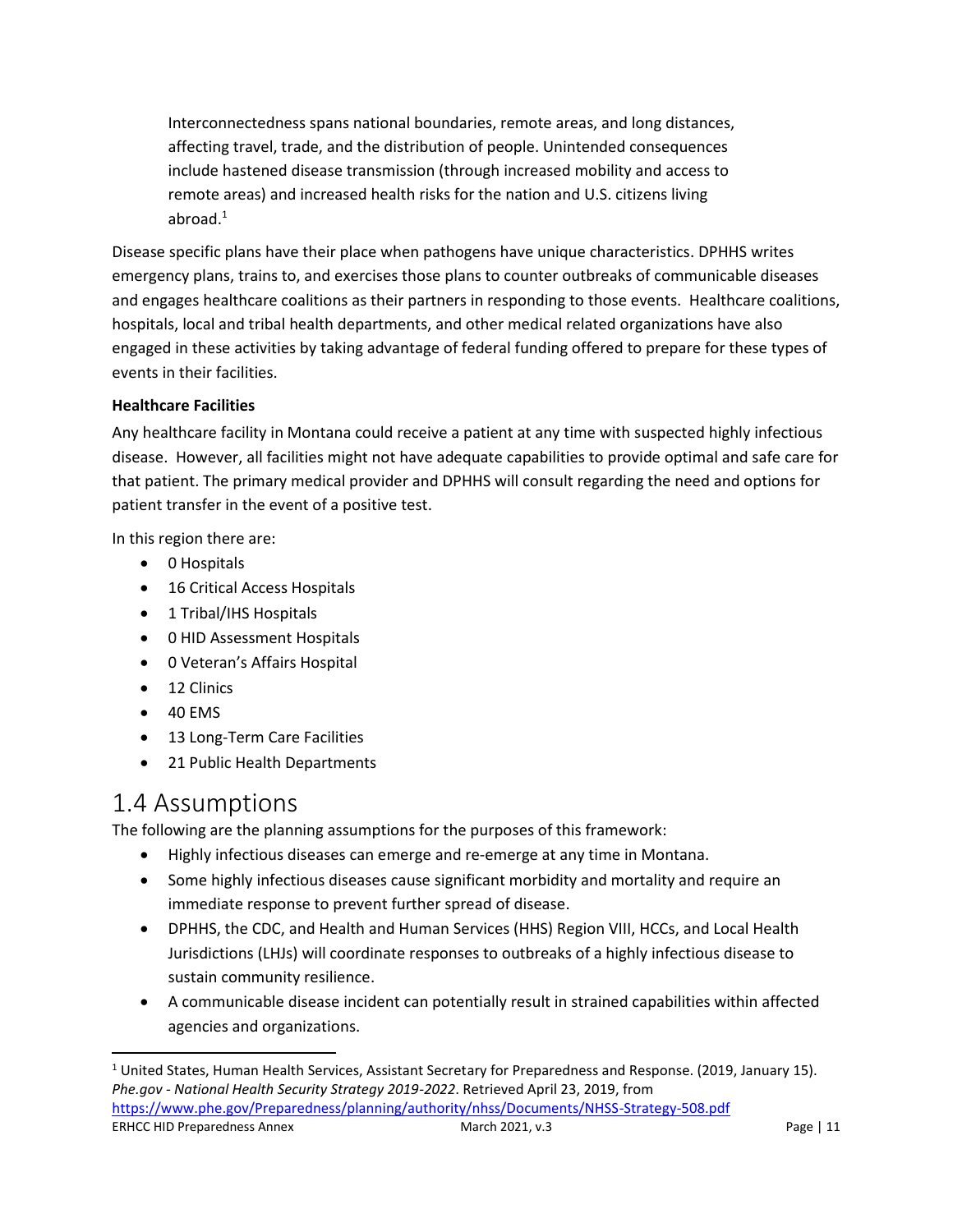- Healthcare facilities might become overwhelmed with ill patients and the "worried well".
- Highly infectious disease outbreaks may be anticipated and provide the ability to plan in advance, or there may be no notice and require immediate response.
- Patients with a highly infectious disease could present to healthcare organizations in the region through two modes:
	- o A patient presents with or without symptoms with or without a history of exposure and no advance notification to the healthcare facility,
	- o A patient being monitored or treated for a disease/exposure and is directed to a healthcare facility for evaluation or treatment in the region.
- Not all healthcare facilities in the ERHCC or Montana may be able to care for all highly infectious disease patients.
- All healthcare facilities must be able to maintain a base level of preparedness to safely screen (in-person or remotely), stabilize, isolate if necessary, and arrange for the transport of a possible highly infectious disease patient.
- Resources such as personnel, equipment, and personal protective equipment may be in short supply throughout the region, state, country, or the globe depending on the severity and nature of the highly infectious disease.
- The objectives of public health and hospitals may differ in a highly infectious disease response: public health is primarily concerned with community disease control and healthcare facilities are focused on the clinical care of patients.
- LHJs have the authority to change or implement procedures to protect the public's health, up to and including isolation and quarantine.
- Healthcare organizations and systems throughout the region will commit their own resources to address internal challenges prior to releasing resources to other healthcare organizations.
- Pediatric, obstetric and other specialty care patients, including those that are critically ill, may present to ANY healthcare facility during a highly infectious disease response.
- Healthcare organizations will rely on existing contracts with medical suppliers and pharmaceutical vendors to the maximum extent possible.
- Hospitals and healthcare systems have, or are in the process of completing, internal plans and systems for a highly infectious disease response.

## <span id="page-11-1"></span><span id="page-11-0"></span>SECTION 2: CONCEPT OF OPERATIONS 2.1 Activation

This plan may be activated during any highly infectious disease scenario that warrants coordination between healthcare organizations when the day-to-day resources and plans are insufficient to address the current or anticipated highly infectious disease response needs. This may occur concurrently with activation of other plans.

This plan is meant to facilitate a need to activate a response quickly. Plan activation triggers may include, but are not limited to any of the following: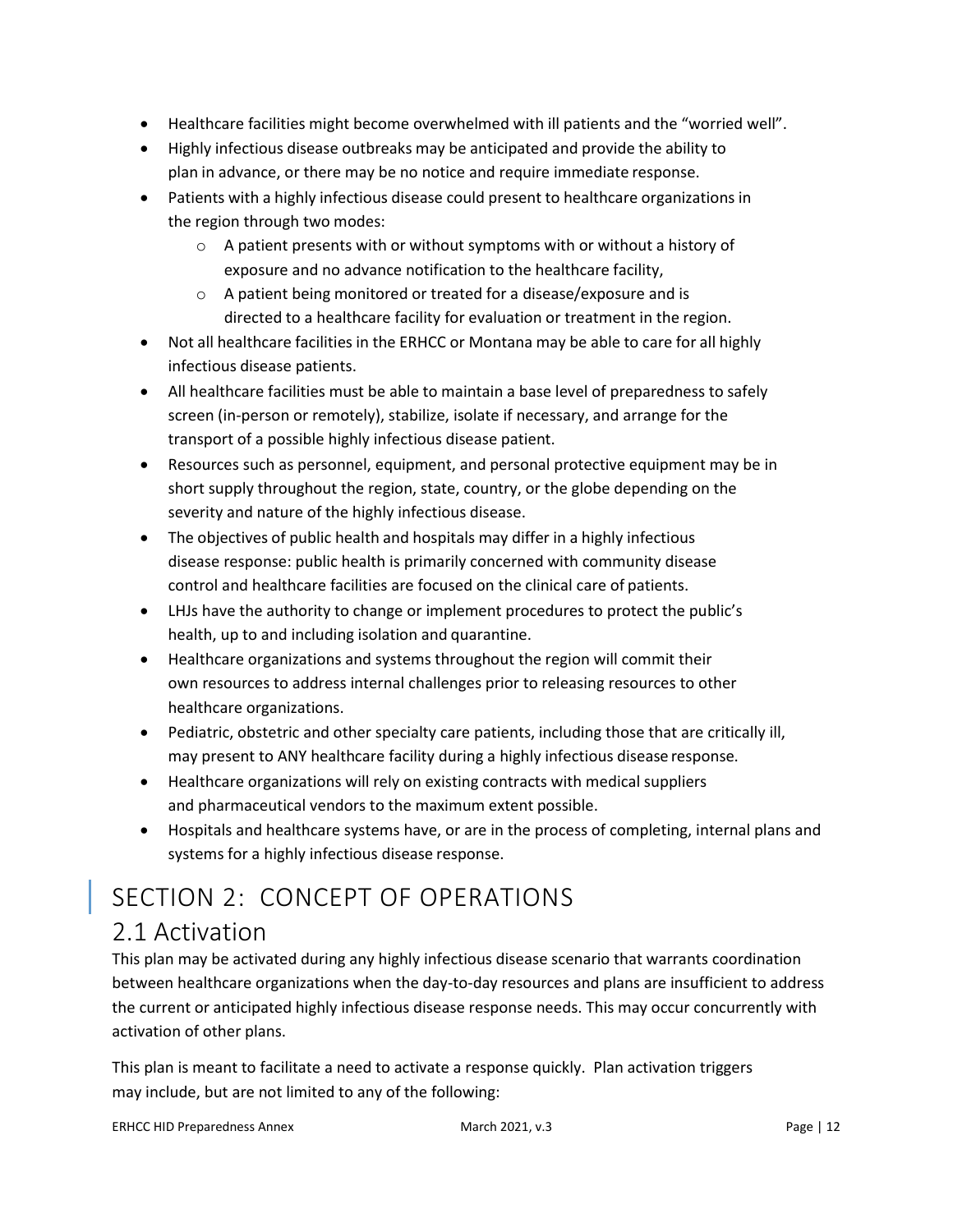- One or more suspected or laboratory confirmed highly infectious disease patients identified in the region by local public health;
- Regional coordination required to assist with monitoring, laboratory testing, patient care, patient movement, as well as risk communication, public information, and/or media response, and other activities;
- Multiple counties affected by a highly infectious disease requiring a coordinated response;
- DPHHS declares an occurrence of an HID;
- CDC has confirmed cases of an HID.

Any event originating at the local level is to notify County Disaster and Emergency Services Coordinator. The county will then notify the State Disaster and Emergency Services (DES) Duty Officer to initiate the coordination response.

## <span id="page-12-0"></span>2.2 Notifications

LHJs are the first line of contact for healthcare organizations in the event of a highly infectious disease response.

- In the event of a highly infectious disease response of an unannounced patient that presents to a healthcare organization, healthcare providers should contact their LHJ, who will then contact the County DES Coordinator.
- In the event of a known highly infectious disease emergency in a patient being monitored locally or transferred into the region, healthcare providers should contact their LHJ, who will then contact DPHHS Duty Officer.

Following notification, the LHJs, DES and DPHHS will coordinate the notification of other appropriate partners. Partners may include:

- Local healthcare organizations/providers;
- Local EMS;
- Local emergency management;
- Neighboring LHJs;
- DPHHS (preparedness and communicable disease);
- CDC/Assistant Secretary for Preparedness and Response (ASPR); and/or
- Other health partners, as necessary.

## <span id="page-12-1"></span>2.3 Roles and Responsibilities

The ERHCC's member organizations collaborate in response planning to sustain community resilience. This activity is also essential for immediate and effective coordination with other emergency response partners.

Each of the partnering agency capabilities are affected by available resources and the size and scope of an incident. As such, response support is "as able." The roles and responsibilities listed below are broad statements are not all inclusive of all activities that may take place within a healthcare setting.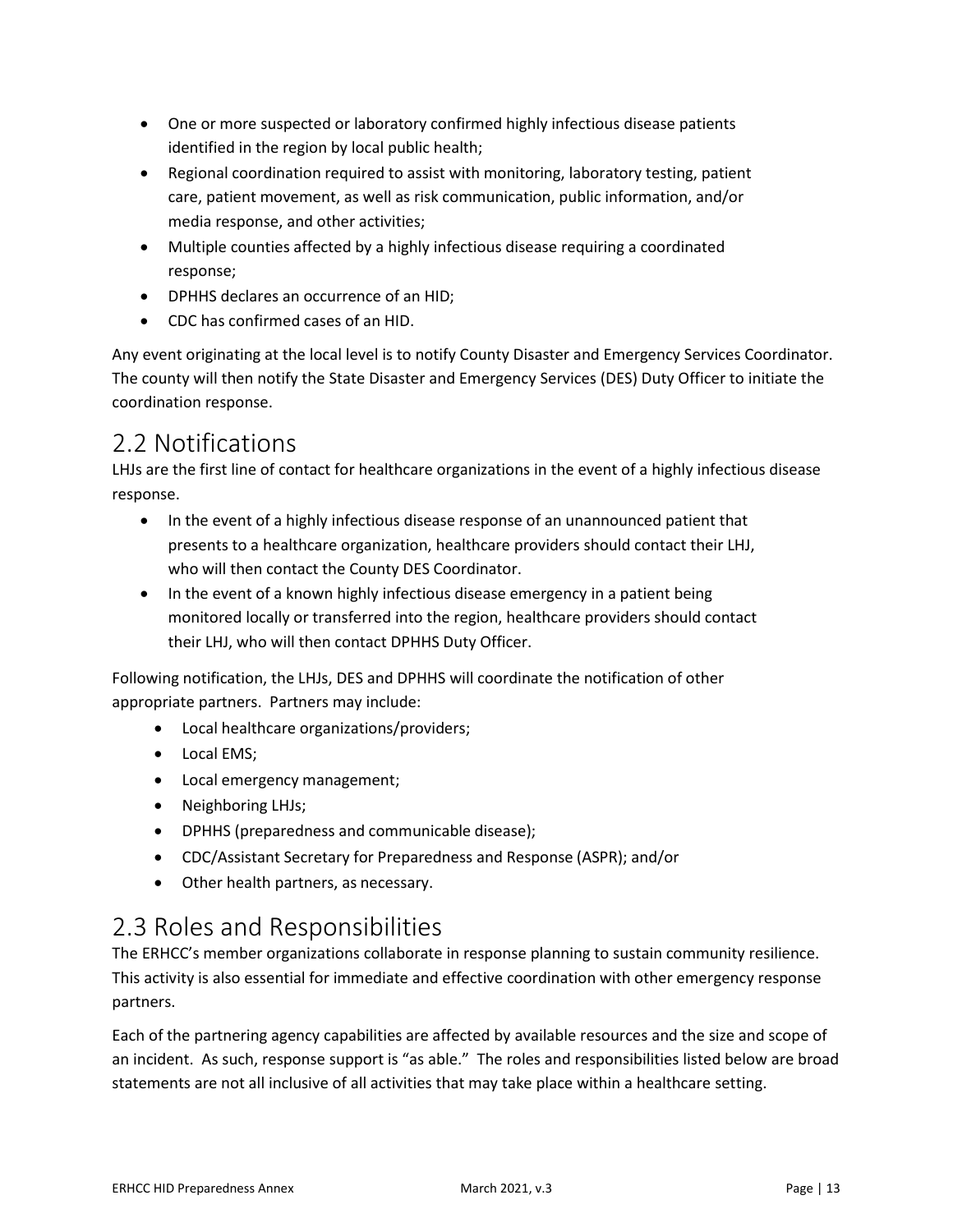#### **Montana Department of Public Health and Human Services**

DPHHS is the lead agency for coordinating state level health and medical emergency responses to highly infectious disease emergencies. The Department will work directly with facilities that are assessing and treating any patient that has, or is suspected of having, a highly infectious disease. DPHHS is mandated by statute to protect the public health, including collaborating with partners to address conditions of public health importance under the general powers and duties statute (MCA [50-1-202\)](http://leg.mt.gov/bills/mca/50/1/50-1-202.htm).

#### **Regional Coordinator**

The ERHCC Regional Coordinator will assist with the ESF8 coordination operations through DPHHS PHEP/HPP in concert with both local emergency management and ESF8 partners. Coordination and resource assistance for tribal and local emergency management is on an as able basis.

The ERHCC and its members are collaborating partners; participating in information sharing and resource coordination. The coalition serves as an integral component for medical mutual aid, providing a mechanism to provide surge support and rapid distribution of aid when it is needed. The coalition supports and maintains tools and strategies for mutual systems, including professional volunteer recruitment and resource requests.

Priorities in an HID response may include:

- Support infection prevention efforts
- Assistance to DPHHS operations
- Communication
	- o Maintaining situational awareness
	- o Risk communication message consistency
	- o Information sharing
- Situational awareness for surge capacity

#### **ERHCC Executive Committee**

The ERHCC Executive Committee will remain in an advisory role, connected remotely in an electronic virtual environment (internet, telephone, etc.). Executive Committee members have responsibilities to their own facilities' response operations.

#### **Disaster and Emergency Services**

• Support and coordination with local emergency management

#### **Hospitals**

- Plan for the expansion of clinical operations (surge capacity)
- Protect critical assets, such as the hospital and staff
- Provide surveillance to collect and analyze disease trends

#### **Public Health**

Responsibility for the investigation of cases, outbreaks, or other events lies initially with the LHJ in statute and the Montana Administrative Rules (ARM) Communicable Disease Chapter (ARM **[37.114.314](http://www.mtrules.org/gateway/ruleno.asp?RN=37%2E114%2E314)**). In addition, rules require that LHJs report to the Department (ARM **[37.114.204](http://www.mtrules.org/gateway/ruleno.asp?RN=37%2E114%2E204)**) and require local health officers to cooperate with DPHHS to control the spread of the disease in question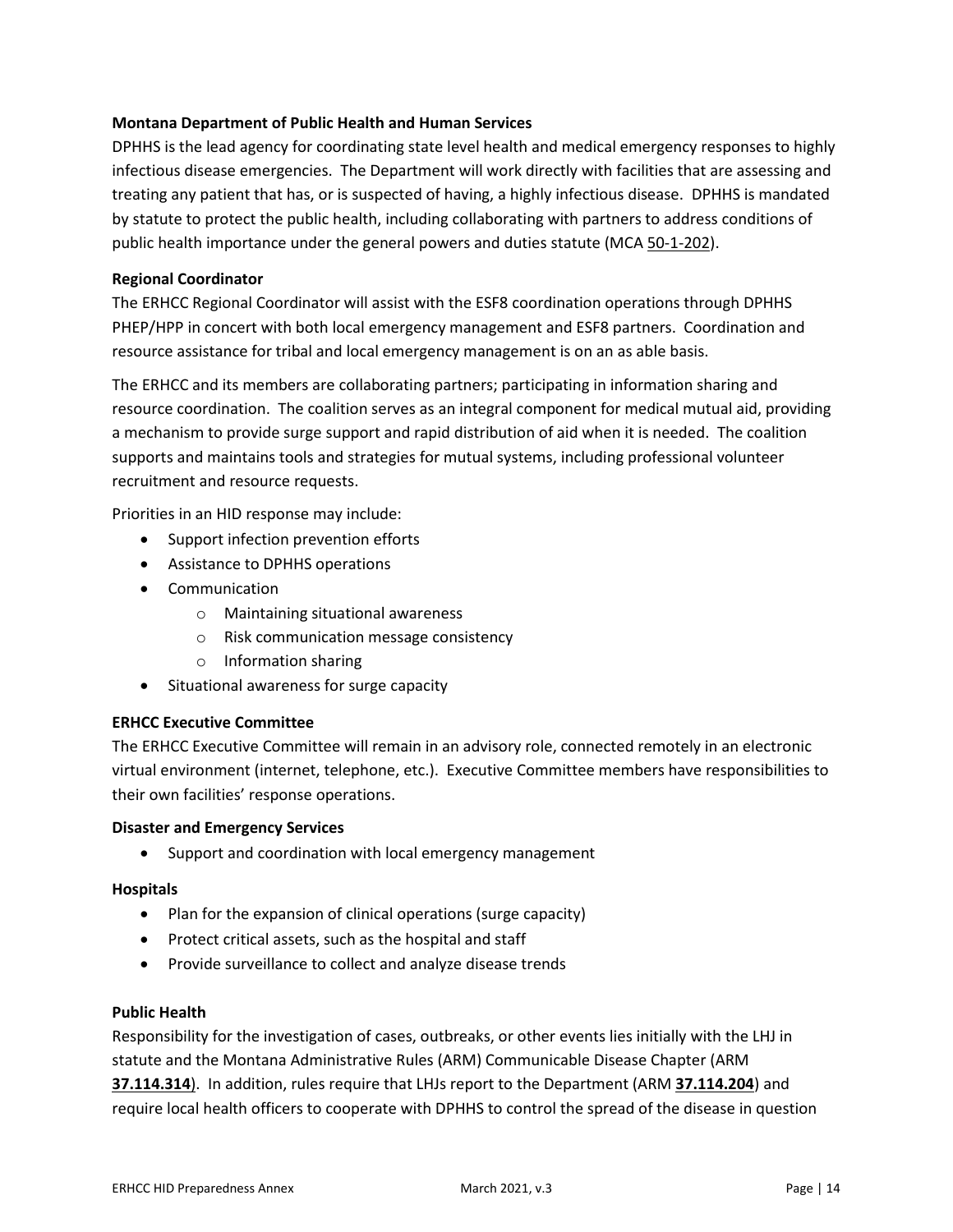when prevalence endangers areas outside of the jurisdiction where it first occurred (ARM **[37.114.315](http://www.mtrules.org/gateway/ruleno.asp?RN=37%2E114%2E315)**). Further, statute (MCA 50-1-202) provides the Department with the authority to use personnel of the local public health agencies to assist in the administration of laws relating to public health services and functions; and may provide, implement, facilitate, or encourage other public health services and functions as considered reasonable and necessary. The LJH may also:

- Coordinate and facilitate public health response and support to disasters and epidemics
- Provide information on diseases and illnesses through epidemiology and surveillance
- Participate or lead in risk communication and public information efforts with partners in a healthcare emergency, or for prevention of illness and promotion of healthy behaviors
- Support healthcare response operations through planning, logistics, and other incident management functions
- Provide emergency management expertise regarding public health and healthcare infrastructures
- Liaison with other state and local agencies with overlapping areas of response, including DPHHS PHEP
- Coordinate procurement and distribution of health and medical equipment, medicine, and supplies
- Coordinate local public health service program delivery to assist those affected by the incident, emergency or disaster
- Serves as a resource point for mental illness and or substance abuse services to disaster survivors and responders
- Serves as a conduit to DPHHS Public Health Laboratory for specimen testing

#### **EMS**

- Patient triage
- Phone screening before EMS arrival on scene to ensure proper PPE and infection control steps are taken
- Coordinate distribution of patients
- Safe transport of patients

#### **Long Term Care**

- Provide adequate infection prevention and control to protect staff and residents
- Provide adequate screening to identify patients with suspected or confirmed highly infectious disease
- Have a plan for effective isolation of suspected or confirmed patients
- Maintain communication with local providers, clinics and other healthcare entities on disease activity

#### **Clinics**

- Provide adequate infection prevention and control to protect staff and residents
- Have a plan for effective isolation of suspected or confirmed patients until a treatment plan is developed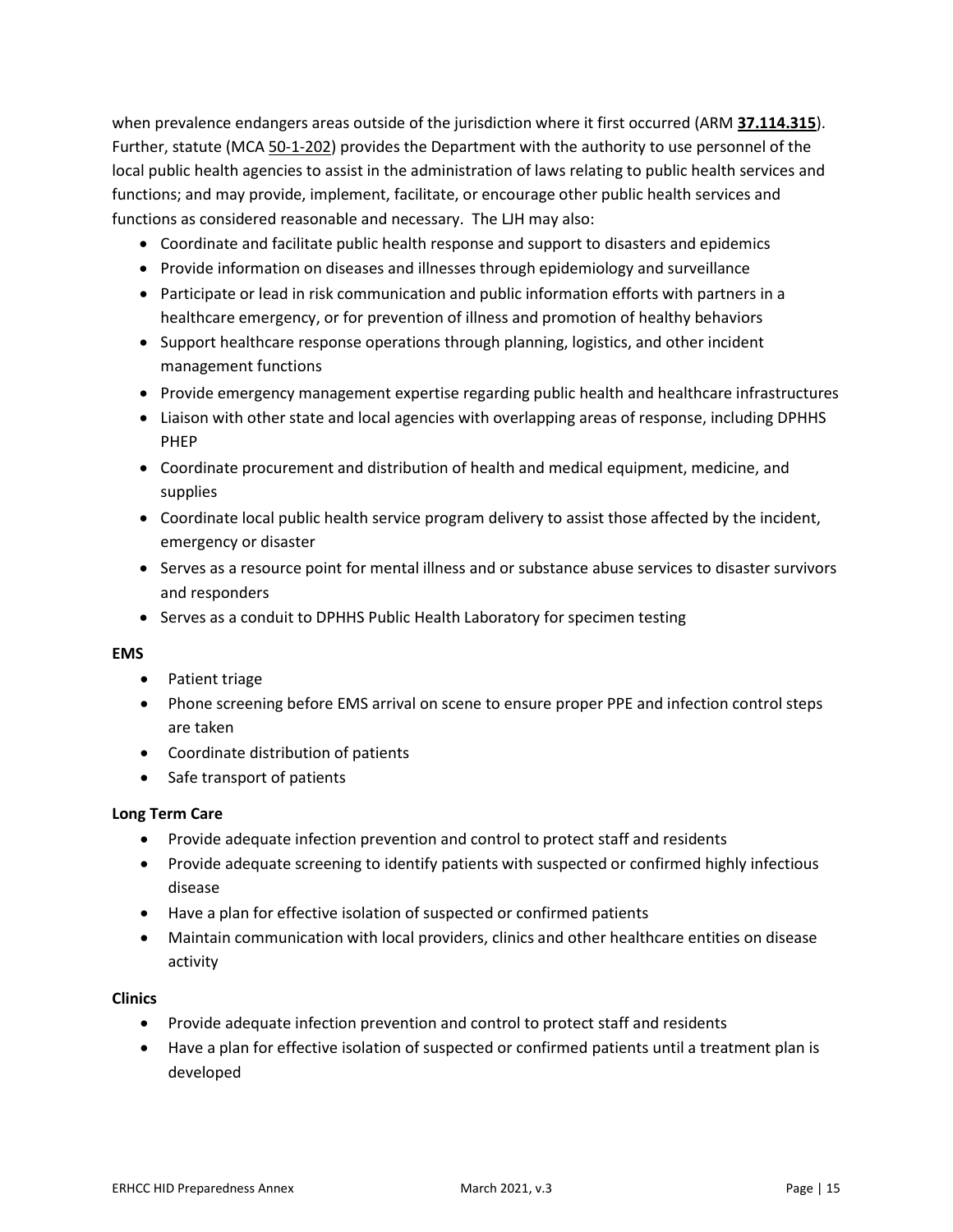- Provide adequate screening to identify patients with suspected or confirmed highly infectious disease
- Maintain communication with local providers, clinics and other healthcare entities on disease activity

## <span id="page-15-0"></span>2.4 Operational Mission Areas

#### <span id="page-15-1"></span>2.4.1 SURVEILLANCE

Surveillance processes will be determined by local public health or DPHHS. The ERHCC may provide education and training on industry best practices. The ERHCC will provide opportunities for healthcare entities to test their policies, procedures and protocols during exercises.

#### <span id="page-15-2"></span>2.4.2 SAFETY AND INFECTION CONTROL AND PREVENTION

The recommendations for highly infectious disease protocols will be provided by the ERHCC, local public health, DPHHS or the CDC. The ERHCC will refer to the CDC guidance regarding specifics related to the HID. Support healthcare system response through provision of guidance and resources to staff and healthcare facilities. Staff at affected organizations need to obtain training and competencies on safety and health protocols. The ERHCC may provide training and education on industry best practices.

See Appendix 3 for PPE use and conservation guidance.

#### <span id="page-15-3"></span>2.4.3 NON-PHARMACEUTICAL INTERVENTIONS

The ERHCC will share information and support the recommendations provided by DPHHS and local public health regarding:

- Personal protective actions
- Recommendations for quarantine operations and isolation protocols
- Restrictions impacting healthcare facilities such as visitors, mass gatherings and social distancing measures

#### <span id="page-15-4"></span>2.4.4 SURGE STAFFING

Maintaining appropriate staffing in healthcare facilities is essential to providing a safe work environment for healthcare personnel (HCP) and safe patient care. As a highly infectious disease event progresses, staffing shortages will likely occur due to HCP exposures, illness, or need to care for family members at home. Healthcare facilities must be prepared for potential staffing shortages and have plans and processes in place to mitigate these, including communicating with HCP about actions the facility is taking to address shortages and maintain patient and HCP safety and providing resources to assist HCP with anxiety and stress.

CDC's mitigation strategies offer a continuum of options for addressing staffing shortages. More information on Strategies to Mitigate Healthcare Personnel Staffing Shortages can be accessed [here.](https://www.cdc.gov/coronavirus/2019-ncov/hcp/mitigating-staff-shortages.html) Contingency and then crisis capacity strategies augment conventional strategies and are meant to be considered and implemented sequentially (i.e., implementing contingency strategies before crisis strategies). For example, if, despite efforts to mitigate, HCP staffing shortages occur, healthcare systems, facilities, and the appropriate state, local, territorial, and/or tribal health authorities might determine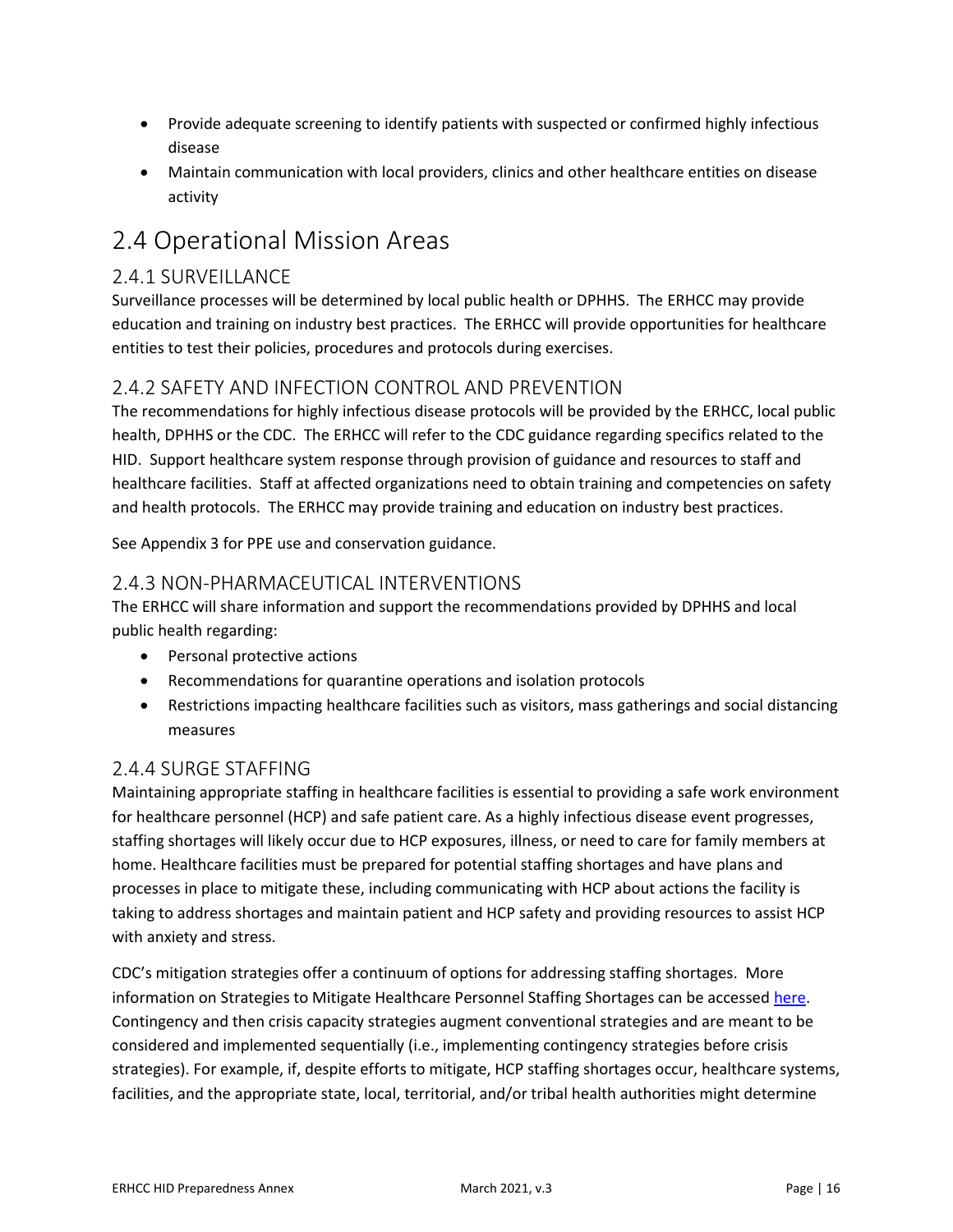that HCP with suspected or confirmed COVID-19 could return to work before the full Return to Work Criteria have been met.

At baseline, healthcare facilities must:

- Understand their staffing needs and the minimum number of staff needed to provide a safe work environment and safe patient care.
- Be in communication with local healthcare coalitions, federal, state, and local public health partners (e.g., public health emergency preparedness and response staff) to identify additional HCP (e.g., hiring additional HCP, recruiting retired HCP, using students or volunteers), when needed.

#### **Contingency Capacity Strategies to Mitigate Staffing Shortages**

When staffing shortages are anticipated, healthcare facilities and employers, in collaboration with human resources and occupational health services, should use contingency capacity strategies to plan and prepare for mitigating this problem.

#### <span id="page-16-0"></span>2.4.5 SUPPLY CHAIN, SUPPLIES, PERSONAL PROTECTIVE EQUIPMENT

The ERHCC will refer healthcare entities to the CDC guidance regarding PPE for the specific highly infectious disease. See Appendix 3 for Strategies for Optimizing the Supply of PPE During Shortages. See Appendix 15 in the Preparedness and Response Plan regarding the ERHCC Cache.

A Supply Chain Vulnerability Assessment will be completed in FY2021 and provide additional support and guidance for healthcare entities.

#### <span id="page-16-1"></span>2.4.6 SUPPORT SERVICES

Support services may include any healthcare or non-healthcare staff or material resources required to support the care of highly infectious disease patients. This may include dialysis providers, blood banks/blood product providers, laboratory services, infection prevention/control, waste and material management, food and dietary services, and environmental services.

- Support service providers will work with local healthcare, the ERHCC, and LHJs to prepare and respond by assisting healthcare organizations in the care of highly infectious disease patients.
- LHJs will work with healthcare organizations to coordinate testing of highly infectious disease patients with the Montana State Public Health Laboratory and/or the CDC Laboratories.
- The ESF8 lead agency will work with the ERHCC, LHJs, and healthcare organizations to provide recommendations on standardized patient care protocols, practices, and support services across the region. LHJs will issue guidance to healthcare organizations and providers concerning these issues.

#### *2.4.6.1 Laboratory*

The timely diagnosis of a highly infectious disease patient is critical to a coordinated and efficient response. Relevant healthcare organizations, LHJs, and DPHHS should coordinate with appropriate laboratories to test specimens and communicate results of laboratory testing. Based on the suspected pathogen, the Montana State Laboratory may be responsible for testing specimens and/or coordinating the provision of specimens to the Centers for Disease Control and Prevention (CDC). Healthcare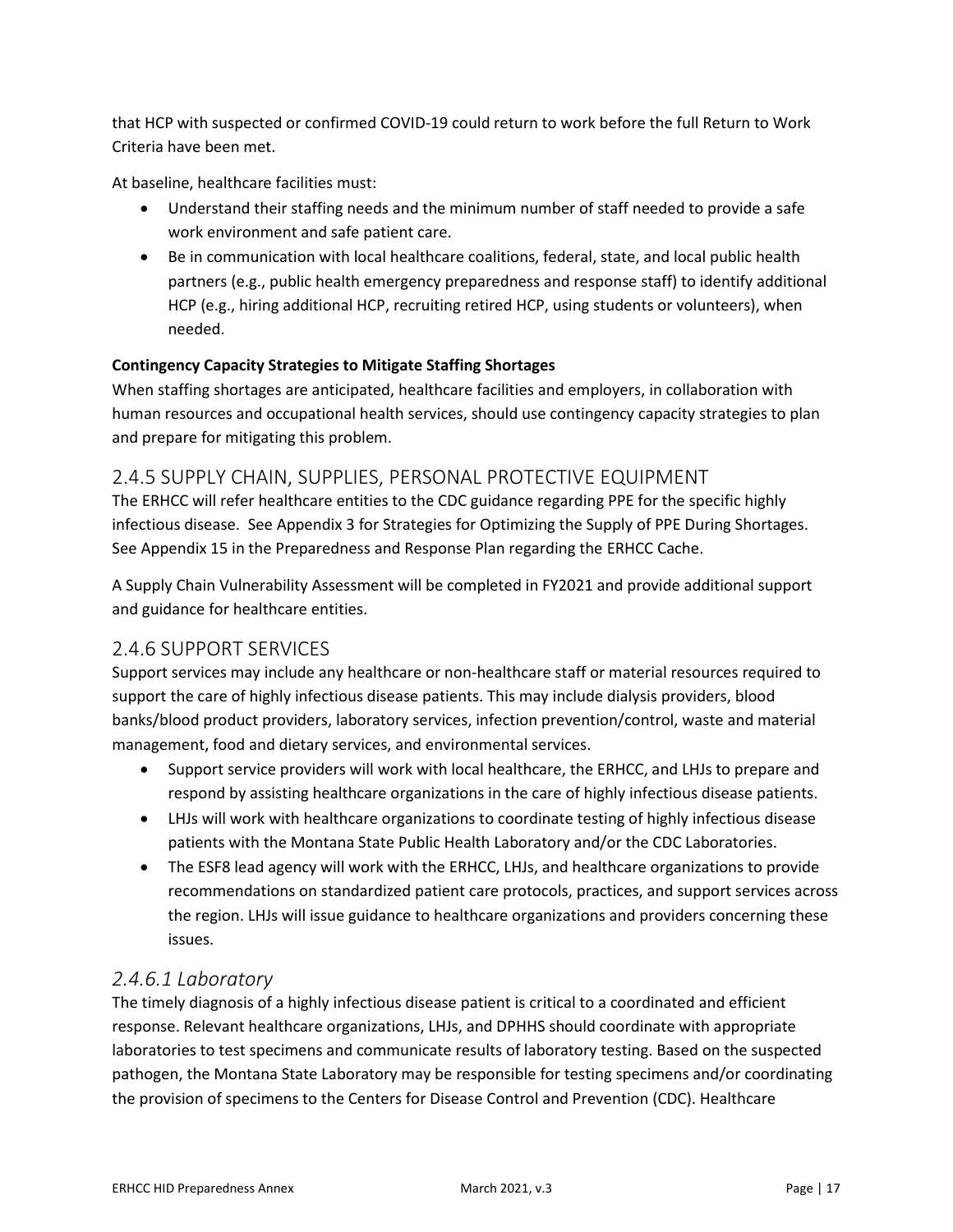organizations and laboratories should coordinate closely concerning specimen collecting and timing of testing needs. If a healthcare organization's incident command structure has been activated, laboratories should report all testing results through the healthcare organization's response structure, as well as to the patient's attending physician directly. Additionally, laboratories should communicate testing results to the LHJ.

#### *2.4.6.2 Waste Management, Decontamination*

Healthcare organizations will work through their normal vendors and channels to ensure all waste produced in the screening and care of highly infectious disease patients will be handled and disposed of appropriately. Where necessary, LHJs and DPHHS may coordinate or contract with specific waste management contractors for the safe handling and removal of waste associated with healthcare for highly infectious disease patients as well as coordinating with the appropriate utilities as needed. Waste management agencies will maintain protocols for the handling of waste from highly infectious disease patients.

#### <span id="page-17-0"></span>2.4.7 PATIENT CARE/MANAGEMENT

The ERHCC will maintain support for the coordination of patient care throughout the duration of the highly infectious disease event.

#### <span id="page-17-1"></span>2.4.8 MEDICAL COUNTERMEASURES

The ERHCC will support public health and healthcare systems in the distribution and administration of medical countermeasures during a highly infectious disease event.

#### <span id="page-17-2"></span>2.4.9 COMMUNITY-BASED TESTING

The ERHCC will support coalition stakeholders in community-based testing during a highly infectious disease event.

#### <span id="page-17-3"></span>2.4.10 PATIENT TRANSFER

Transfers could occur by ground or air transport depending on patient need, resources, and ultimate destination. The ERHCC will support EMS with their transport policies, practices, and procedures. The ERHCC will encourage EMS agencies to notify the receiving healthcare facility when transporting a suspected high-risk infectious patient so that appropriate infection control precautions may be prepared prior to patient arrival. The ERHCC will help maintain situational awareness by making visible bed capacity of facilities within the region.

#### <span id="page-17-4"></span>2.4.11 MASS FATALITY

The ERHCC will support the proper recovery, handling, transportation, tracking, storage, and disposal of human remains based on guidance from the State Medical Examiner, County Coroner and Local Public Health.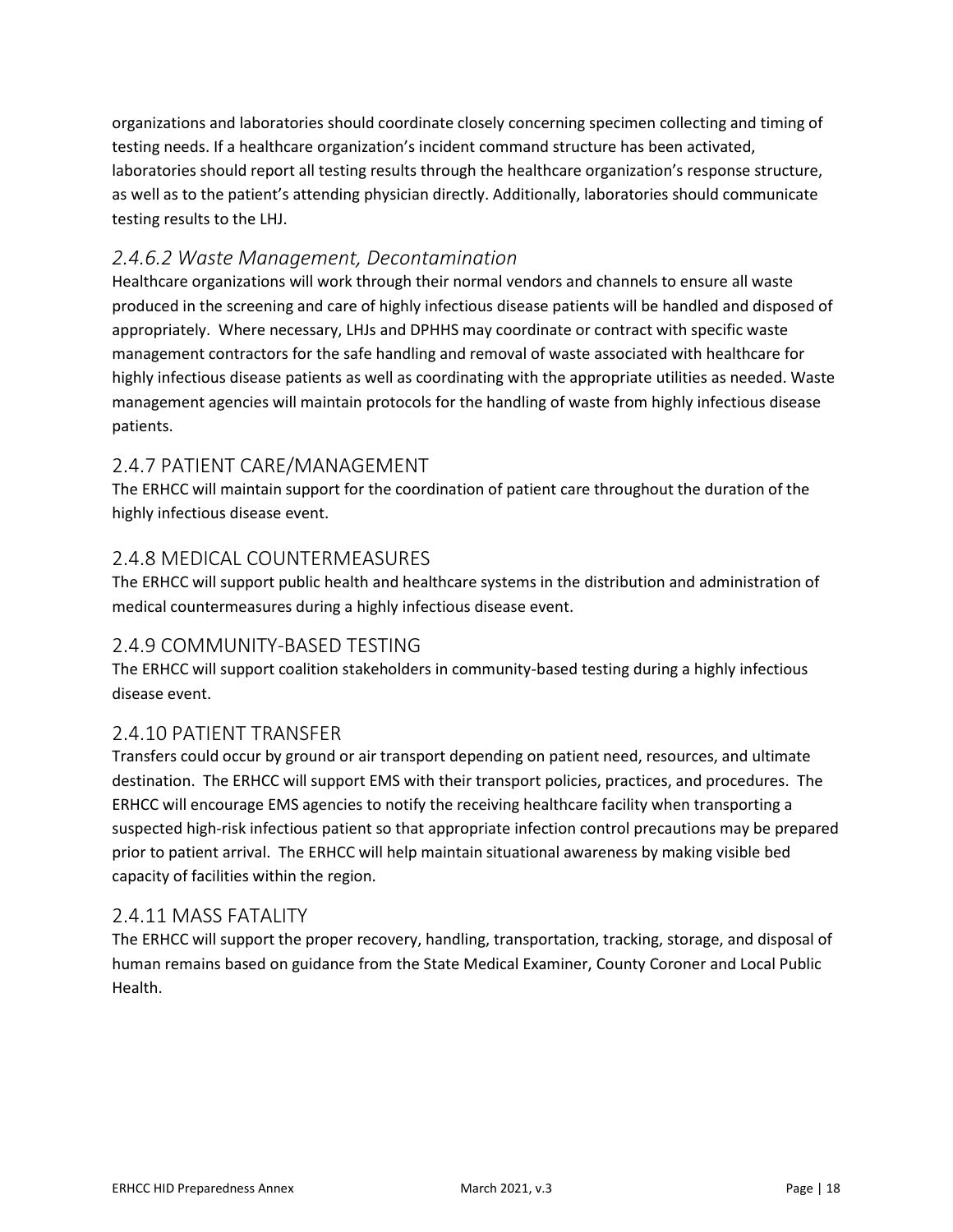## <span id="page-18-0"></span>2.5 Special Considerations

#### <span id="page-18-1"></span>2.5.1 BEHAVORIAL HEALTH

In coordination with direct medical care, behavioral health care may be necessary to support patients with a highly infectious disease. Plans should be enacted early in a highly infectious disease response to address and plan for behavioral health care needs as appropriate based on the pathogen. Additionally, due to impact of being infected, exposed, or treating individuals with a highly infectious disease, plans may be required to support a surge in behavioral health needs of patients, family members, community members, healthcare staff and employees during a highly infectious disease incident. LHJs, healthcare organizations, and the ERHCC should work together to facilitate information coordination and standardizations of resources provided to address behavioral health concerns based on the incident. Behavioral health response may need to continue long after a highly infectious disease response is demobilized.

#### <span id="page-18-2"></span>2.5.2 AT-RISK POPULATIONS

The ERHCC will work within its ESF8 obligations with its members and DPHHS to coordinate timely and appropriate support to organizations serving individuals with functional or special needs. Functional need populations are defined as people having access or functional health (i.e., mental or medical) or physical (i.e., motor ability) needs beyond their capability to maintain on their own before, during, and after an incident. It also refers to the "at risk" or "special needs" populations described in the Pandemic and All-Hazards Preparedness Act, also known as PAHPA (PUBLIC LAW 109–417—DEC. 19, 2006) and in the *National Response Framework (NRF)* (2016).

The ERHCC conducts its HID response operations and planning regarding people with functional and access needs in accordance to its Response and Preparedness Framework (2019).

Refer to the Functional Need and Vulnerable Population portion of the Preparedness and Response Plan.

#### <span id="page-18-3"></span>2.5.3 SITUATIONAL AWARENESS

Refer to Appendix 4 - Information Sharing, Management and Situational Awareness of the Preparedness and Response Plan.

#### <span id="page-18-4"></span>2.5.4 COMMUNICATIONS

The ERHCC provides guidance and information via coordinated communications between facilities, agencies and regions. This coordinated communication provides support for coalition members, local emergency responders, tribal emergency responders, State agency partners, and volunteer organizations to ensure the delivery of care for patients that might have an HID. This might require augmenting medical and responder supplies.

Refer to Appendix 5 – Communications Plan of the Preparedness and Response Plan.

#### <span id="page-18-5"></span>2.5.5 JURISDICTIONAL-SPECIFIC CONSIDERATIONS

The Eastern Region covers 17 counties, the Fort Peck Reservation, and portions of the Northern Cheyenne Reservation while sharing borders with Wyoming, North Dakota and Canada. Much of this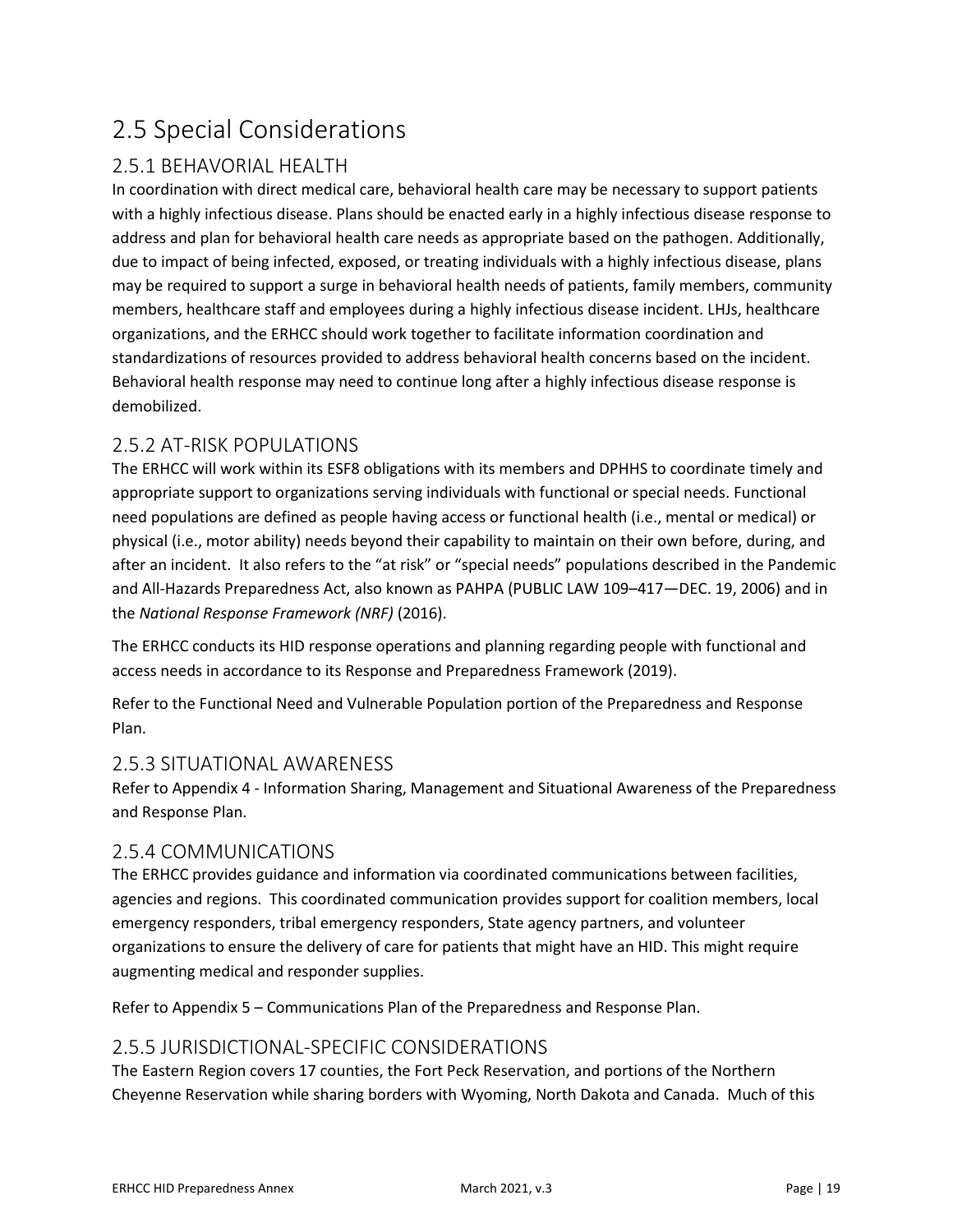region is designated rural and facilities have limited capacities. The Eastern Region does not house any American College of Surgeon (ASC) designated level 2 or 3 facilities that would be the primary receiving facilities for the region. There are two ACS Community Trauma Hospitals and six ACS Trauma Receiving Facilities in the region. The remainder of hospitals in the region are Critical Access Hospitals with a varying degree of staff, resources and capabilities. The majority of EMS services within this region are volunteer agencies and may have limited capacity and capability to transport a highly infectious disease patient. Many communities utilize transient and/or migrant workers during various seasons. This may increase the spread of a highly infectious disease and lead to challenges with isolation and quarantine as well as contract tracing. While telehealth is a viable option for many facilities, facilities may encounter a lack of providers for consults. The ERHCC will utilize emPower and Social Vulnerability Index (SVI) to identify meet the needs of patients within the region.

## <span id="page-19-0"></span>2.6 Training and Exercise

This plan or any of its components could be exercised separately or in conjunction with other exercises. Exercises will be used under simulated, but realistic, conditions to validate policies and procedures for responding to specific emergency situations and to identify deficiencies that need to be corrected. Personnel participating in these exercises should be those who will make policy decisions or perform the operational procedures during an actual event (i.e. critical personnel). Exercises are conducted under no-fault pretenses. The ERHCC will identify and share as many opportunities as possible.

## <span id="page-19-1"></span>2.7 Deactivation and Recovery

When the ERHCC, in consultation with local healthcare organizations, LHJs, and DPHHS, determines that the need for advanced coordination with healthcare for the highly infectious disease response has passed, the decision will be made to demobilize and transfer any outstanding coordination back to normal operational channels.

Triggers and indicators for ending highly infectious disease response and monitoring:

- If the level of regional coordination necessary to manage existing patients is comparable to that of normal operating procedures
- If the immediate danger has passed and there is no longer a threat
- Completion of the monitoring period for all exposed persons.
- The passage of at least two incubation periods without reported cases.
- The healthcare system has sufficient resources and capacity to resume normal operations
- Healthcare emergency department volume decreases in general, or decreases to usual census levels (social and clinical measure of change)
- Syndromic surveillance markers indicate a return to baseline
- School/childcare attendance return to 'normal'
- Call center volume (911 and other call centers) return to 'normal' threshold
- EMS call reports (type and volume) return to 'normal' threshold
- Community and social media concerns decrease
- Media requests for information decrease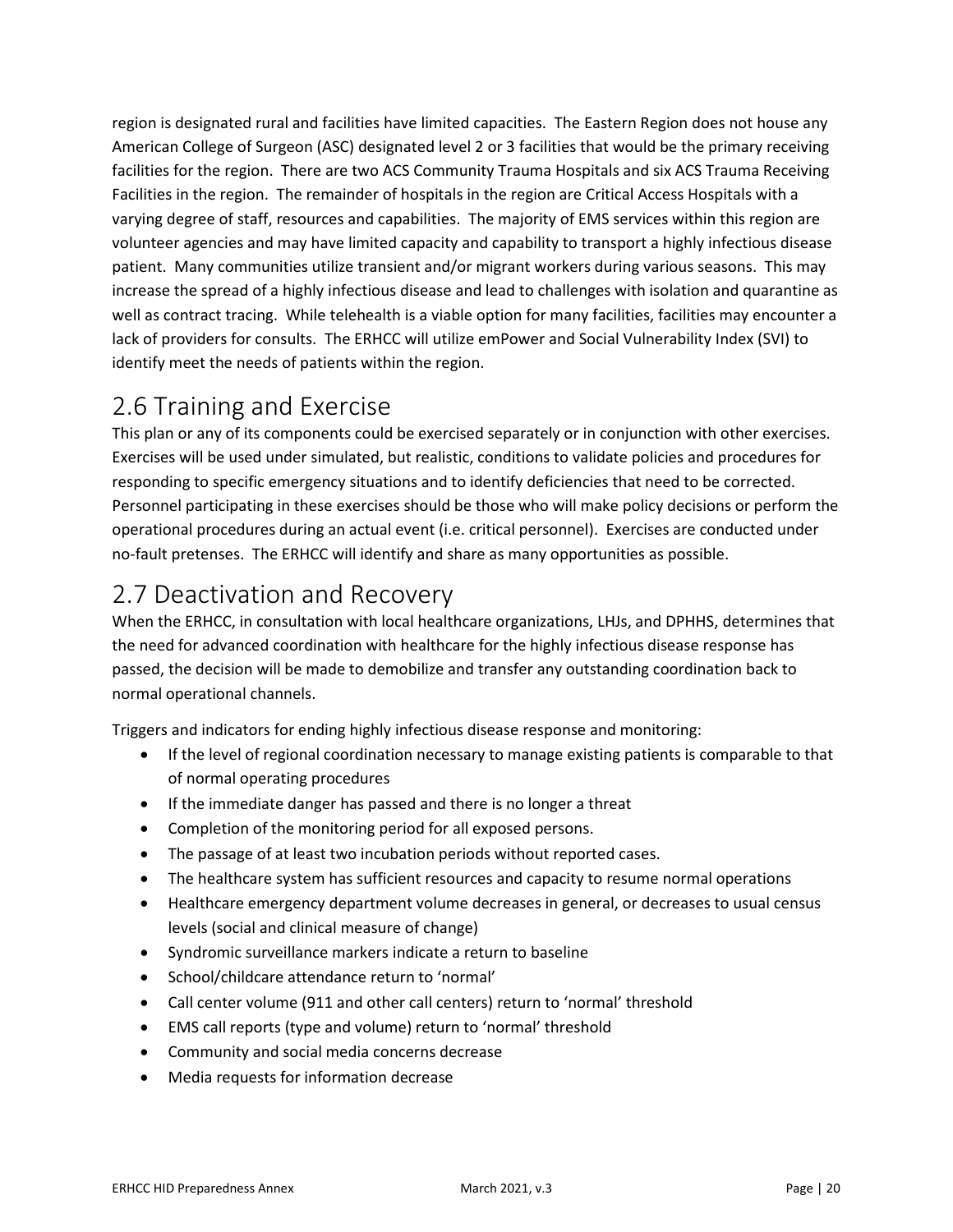The LHJs and DPHHS will lead in notifying staff and partners of the demobilization. At that time:

- All activations are demobilized.
- Final situational awareness information is sent to all partners.
- All partners notified of the demobilization.
- A debrief and after action process is established for internal operations and all partners.

The following activities should be considered:

- Return of any borrowed assets
- Debrief, local, regional, and/or state partners with after action report and improvement plan and coordinated approach to incorporating recommendations into future planning
- Encourage accurate documentation in regards to payment and reimbursement for the response
- Encourage communication of any screening or surveillance activities that need to be revised or maintained longer term.

### <span id="page-20-0"></span>SECTION 3: MAINTENANCE & REVIEW

The ERHCC formally reviews all components of this preparedness plan biannually. A review group convened by the Executive Committee offers advice and suggestions on appropriate emergency planning and construction of the document. This process allows the coalition to determine if it meets all essential factors, remains applicable, and affords the opportunity to update and change the plan as the coalition changes and grows.

Minor corrections, edits, updates, or adjustments to this document might occur on occasion without a formal review. Changes may also take place as part of the improvement plans from exercise after action reports. All changes are tracked in a versioning method and in the Record of Change log.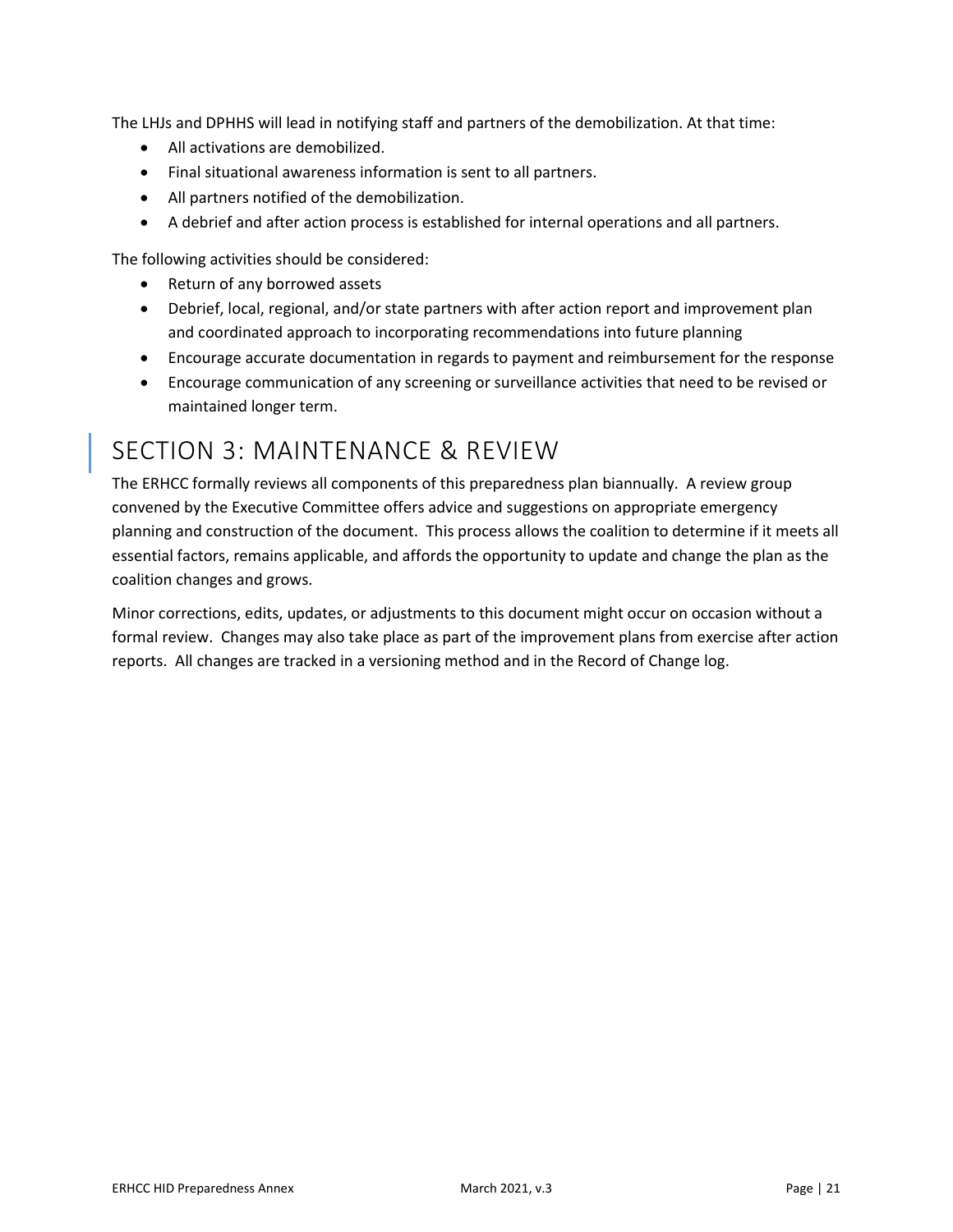## <span id="page-21-0"></span>SECTION 4: APPENDICES

Appendix 1: References

Appendix 2: Acronyms

Appendix 3: PPE Recommendations

Appendix 4: Resources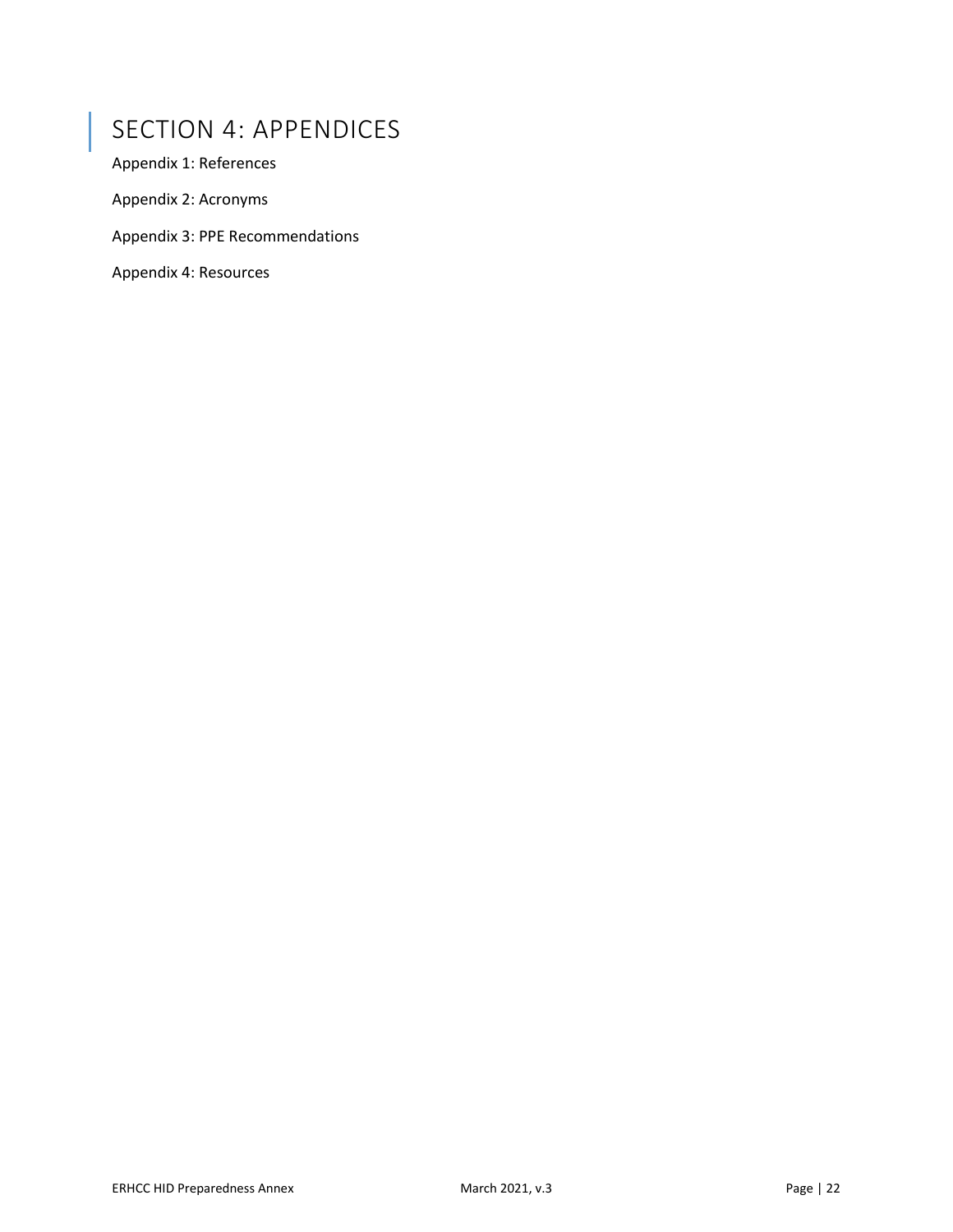## <span id="page-22-0"></span>Appendix 1: References

- ASPR TRACIE. (2020). *Healthcare Coalition Infectious Disease Surge Annex Template*. https://files.asprtracie.hhs.gov/documents/aspr-tracie-hcc-infectious-disease-annex-final-508.pdf
- Centers for Disease Control and Prevention. (2020, December 29). *Summary for Healthcare Facilities: Strategies for Optimizing the Supply of PPE during Shortages*. Centers for Disease Control and Prevention (CDC). https://www.cdc.gov/coronavirus/2019-ncov/hcp/ppe-strategy/strategiesoptimize-ppe-shortages.html
- Centers for Disease Control and Prevention. (2021, March 10). *Strategies to Mitigate Healthcare Personnel Staffing Shortages*. Centers for Disease Control and Prevention (CDC). https://www.cdc.gov/coronavirus/2019-ncov/hcp/mitigating-staff-shortages.html
- Los Angeles County Medical and Health Operational Area Coordinator Program. (2018, July). *Emerging Infectious Disease Healthcare System Annex Concept of Operations (CONOPS)*. http://file.lacounty.gov/SDSInter/dhs/1057811\_EIDHealthSystemAnnexConOps-July2018Final.pdf
- Northwest Healthcare Response Network. (2017, August). *Regional Acute Infectious Disease Response Plan* (Version 2). https://nwhrn.org/wp-content/uploads/2017/08/Regional-Acute-Infectious-Disease-Response-Plan\_08\_2017\_FINAL.pdf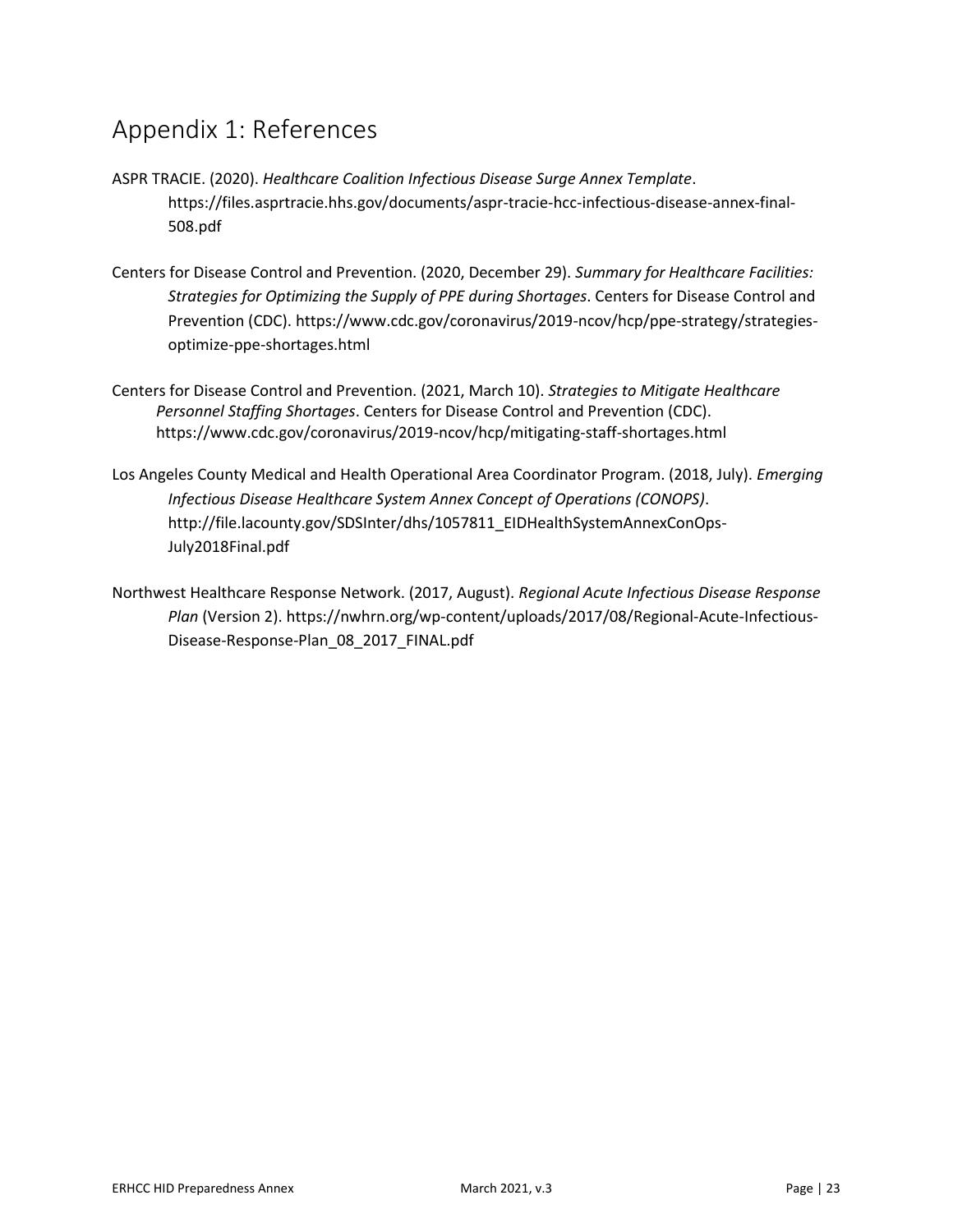## <span id="page-23-0"></span>Appendix 2: Acronyms

- ACS American College of Surgeons
- ARM Administrative Rules of Montana
- ASPR Assistant Secretary for Preparedness and Response
- CDC Centers for Disease Control and Prevention
- DES Montana State Disaster and Emergency Services
- DPHHS Montana Department of Public Health & Human Services
- EMS Emergency Medical Services
- EVD Ebola Virus Disease
- HCC Healthcare Coalition
- HCP Health Care Personnel
- HHS US Health and Human Services
- HID Highly Infectious Disease
- IHS Indian Health Service
- ICS Incident Command System
- LHJ Local Health Jurisdiction
- MCA Montana Code Annotated
- PHEP Public Health Emergency Preparedness
- PPE Personal Protective Equipment
- RHCC Regional Healthcare Coalition
- SOP Standard Operating Procedure
- ERHCC Eastern Region Healthcare Coalition
- STD Sexually Transmitted Disease
- SVI Social Vulnerability Index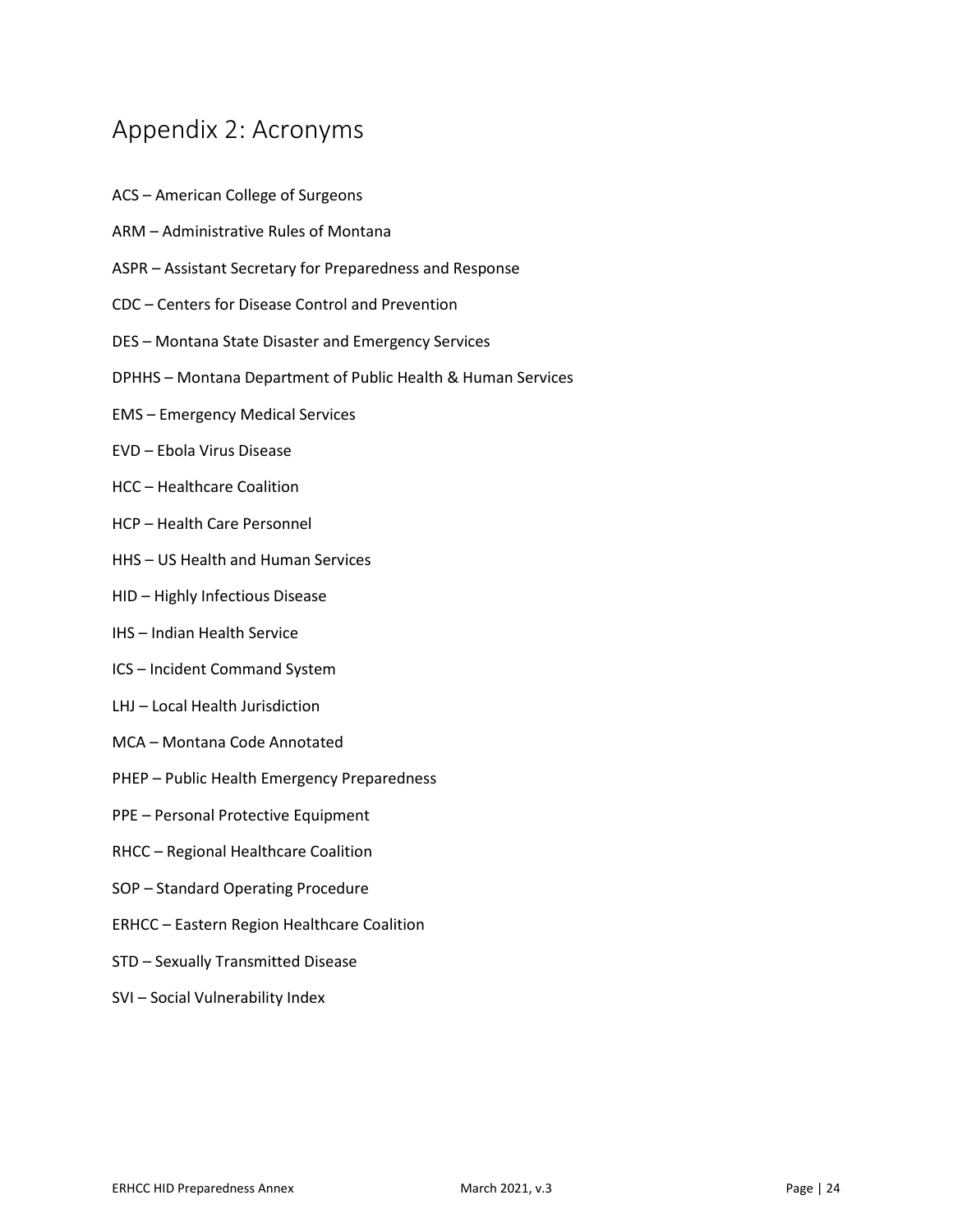## <span id="page-24-0"></span>Appendix 3: PPE Recommendations

The CDC provides a quick reference which summarizes [CDC's strategies to optimize personal protective](https://www.cdc.gov/coronavirus/2019-ncov/hcp/ppe-strategy/strategies-optimize-ppe-shortages.html)  [equipment](https://www.cdc.gov/coronavirus/2019-ncov/hcp/ppe-strategy/strategies-optimize-ppe-shortages.html) (PPE) supplies in healthcare settings and provides links to CDC's full guidance documents on optimizing supplies which provide additional strategies and details. These strategies offer a continuum of options using the framework of surge capacity when PPE supplies are stressed, running low, or absent. When using these strategies, healthcare facilities should:

- Consider these options and **implement them sequentially**
- Understand their current PPE inventory, supply chain, and [utilization rate](https://www.cdc.gov/coronavirus/2019-ncov/hcp/ppe-strategy/burn-calculator.html)
- Train healthcare personnel on PPE use and have them demonstrate competency with donning and doffing any PPE ensemble that is used to perform job responsibilities
- Once PPE availability returns to normal, promptly resume conventional practices



Once availability of PPE returns to normal, healthcare facilities should promptly resume conventional practices. Considerations affecting this decision include:

- The anticipated number of patients for whom PPE should be worn by HCP providing their care
- The number of days' supply of PPE currently remaining at the facility
- Whether or not the facility is receiving regular resupply with its full allotment.

#### CDC PPE Optimization website

<https://www.cdc.gov/coronavirus/2019-ncov/hcp/ppe-strategy/index.html>

#### PPE Burn Rate Calculator

<https://www.cdc.gov/coronavirus/2019-ncov/hcp/ppe-strategy/burn-calculator.html>

NIOSH PPE Tracker

<https://www.cdc.gov/niosh/ppe/ppeapp.html>

2007 Guideline for Isolation Precautions

<https://www.cdc.gov/infectioncontrol/pdf/guidelines/isolation-guidelines-H.pdf>

EMS Infectious Disease Playbook

<https://files.asprtracie.hhs.gov/documents/aspr-tracie-transport-playbook-508.pdf>